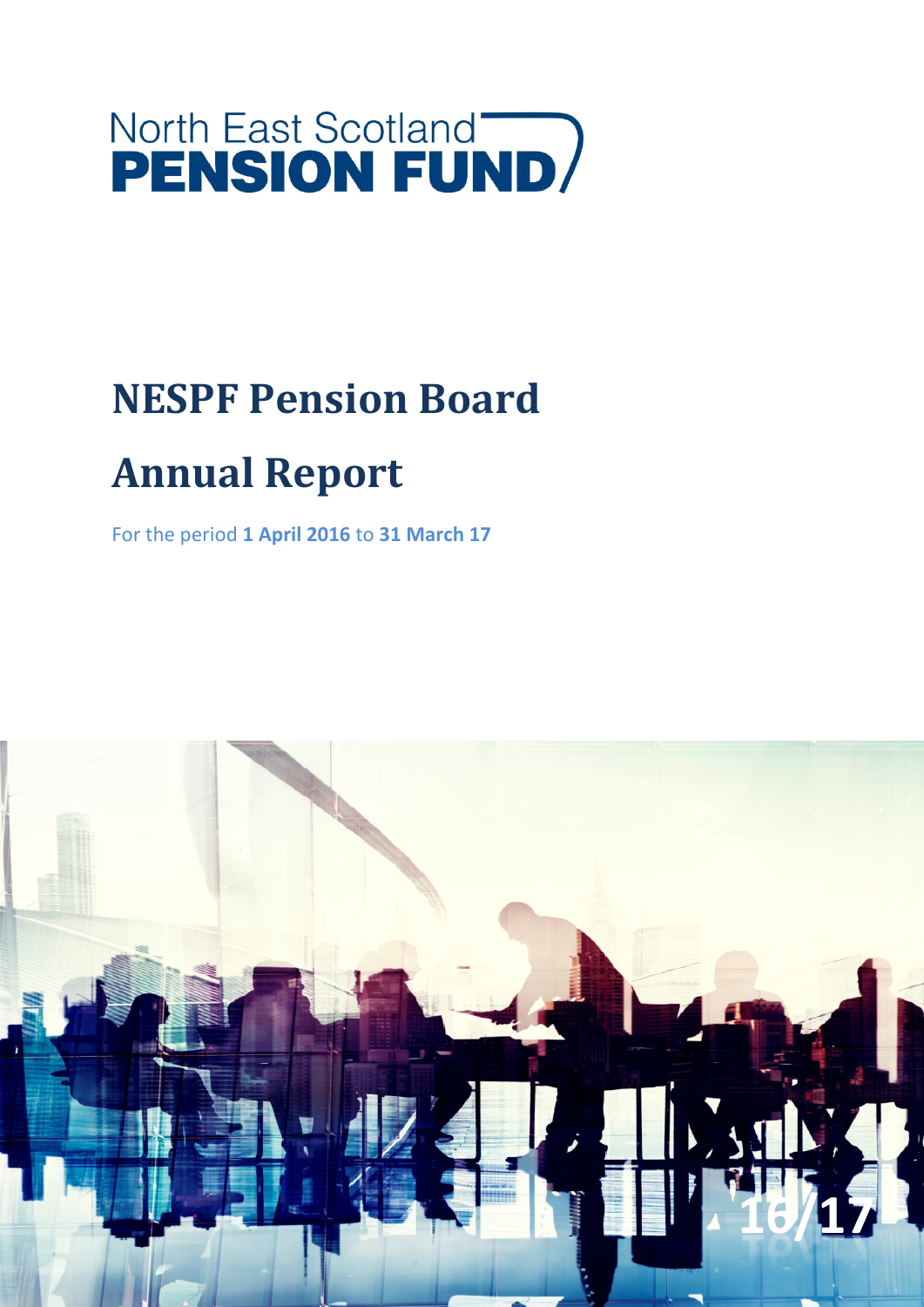#### **Contents**

#### **Appendices**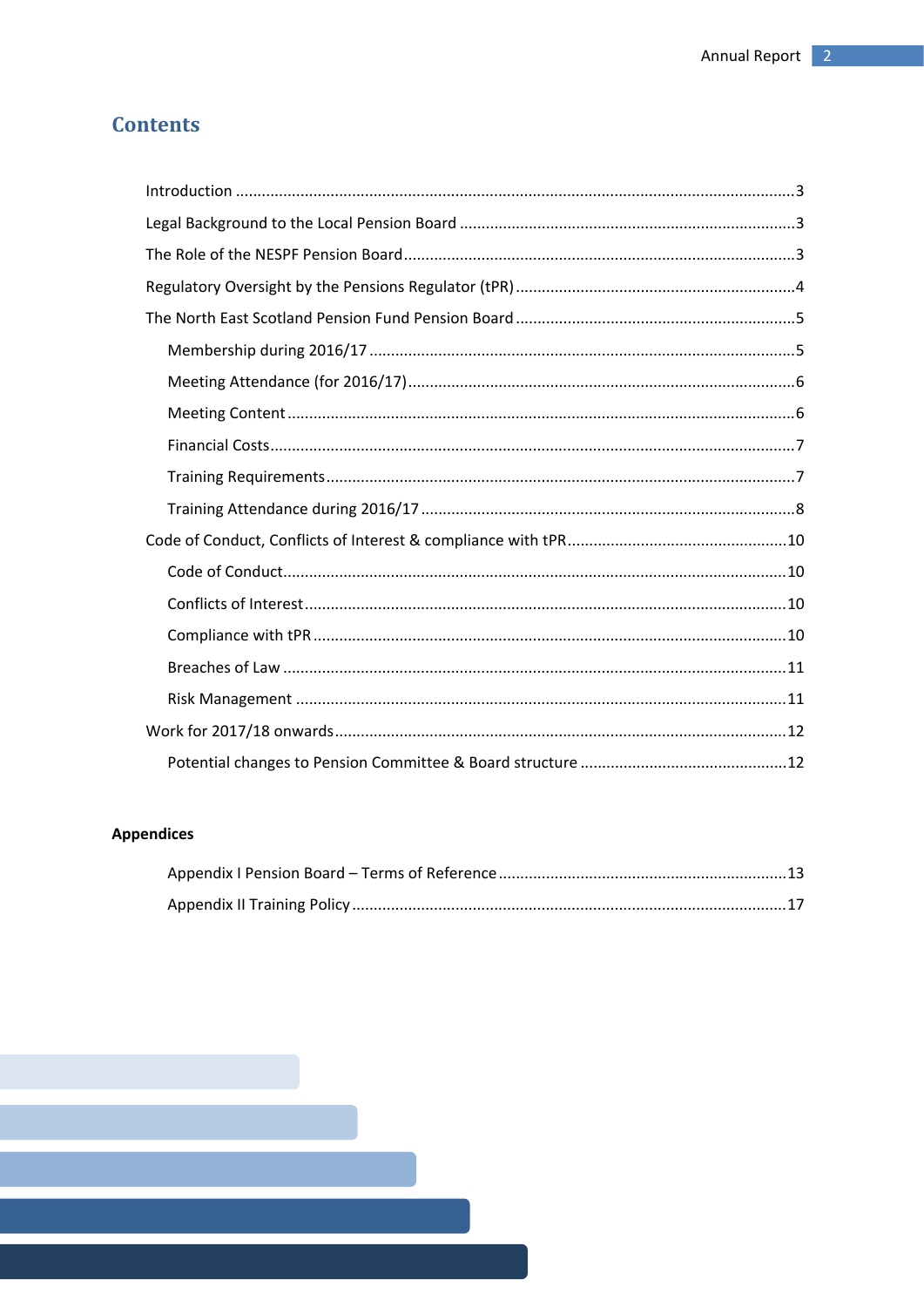#### <span id="page-2-0"></span>**Introduction**

This is the 2016/17 annual report of the North East Scotland Pension Board.

The NESPF Pension Board is required by The Public Service Pensions Act 2013 and has responsibility for 'assisting the Scheme manager' in securing compliance with all relevant regulations in respect of the Local Government Pension Scheme (Scotland), as well as with the Pension Regulator's *Code of Practice no.14 Governance and Administration of Public Service Pension Schemes.*

The aim of this report is to provide an annual review of the activity of the NESPF Pension Board for the year 2016/17.

#### <span id="page-2-1"></span>**Legal Background to the Local Pension Board**

Lord Hutton was asked to conduct a wide ranging review into public service pensions on behalf of the Independent Public Service Pensions Commission (IPSPC) and his final report was published in March 2011. In the report a series of reforms were proposed which Lord Hutton believed would allow public service employees to continue to have access to good quality, sustainable and fairer defined benefit pension schemes for the foreseeable future.

One of the key recommendations was the introduction of a new formal regulatory framework to ensure independent review of the governance of public sector pension schemes. This included a properly constituted and trained Pensions Board at both national and local level for the Local Government Pension Scheme (LGPS), with overall responsibility for governance and administration and formal member representation.

In response to the report recommendations, The Public Service Pension Act 2013 and the Local Government Pension Scheme (Governance) (Scotland) Regulations 2015 were subsequently introduced.

These two pieces of legislation brought about changes in governance arrangements for the LGPS, including the requirement for each administering authority to establish a local pension board to assist them in running the pension fund from 1 April 2015.

#### <span id="page-2-2"></span>**The Role of the NESPF Pension Board**

The role of the local pension board is to assist the 'Scheme manager' (i.e. Aberdeen City Council as the administering authority) in:

- Securing compliance with the 2014 LGPS Regulations and other legislation relating to the governance and administration of the Scheme and any statutory pension Scheme that is connected with it;
- Securing compliance with requirements imposed in relation to the Scheme and any connected scheme by the Pensions Regulator (tPR);
- Such other matters as the Scheme regulations may specify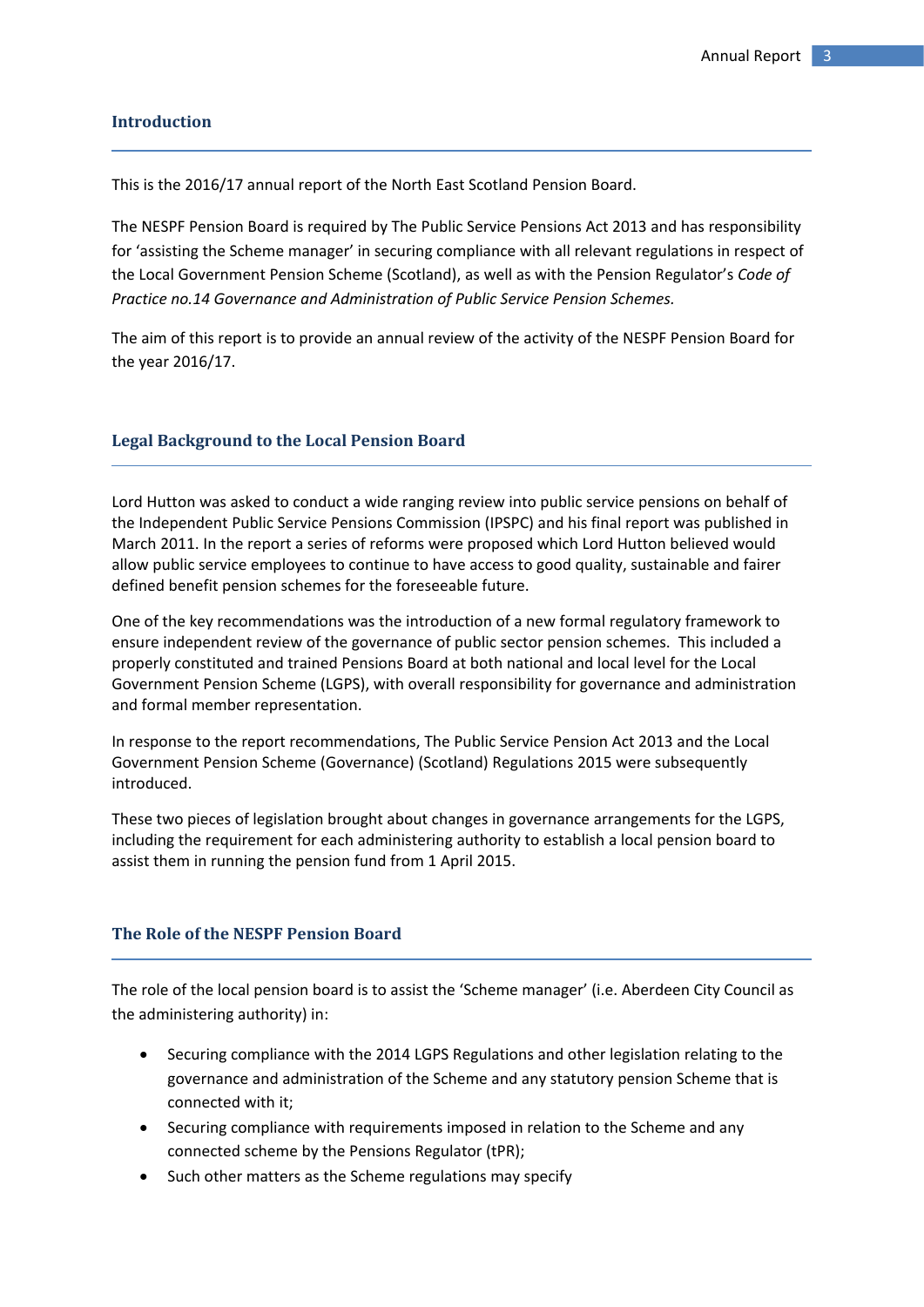The pension board has a monitoring, assisting and reviewing purpose rather than being a decision making body.

#### <span id="page-3-0"></span>**Regulatory Oversight by the Pensions Regulator (tPR)**

The Public Service Pension Act 2013 also gave the Pensions Regulator (tPR) an expanded role to regulate the governance and administration of public service pension schemes from 1 April 2015.

In carrying out their role, tPR are guided by two statutory objectives; to protect the benefits of members of occupational pension schemes, and to promote and to improve the understanding of, the good administration of work based pension schemes.

The aims of tPR in relation to the regulation of public service pension schemes are:

- To understand governance and administration practices within public service schemes and make clear the standards and practices that are expected,
- To improve governance and administration standards and practices across all schemes, and
- To support those responsible for complying with legal requirements so that those requirements are met.

Code of Practice No. 14 sets out the standards of conduct and practice tPR expect of those responsible for public service schemes, as well as practical guidance on how to comply with the legal requirements.

Code of Practice No. 14 is structured as a reference for scheme managers and pension boards to use to inform their actions in four core areas of scheme governance and administration;

| Governing the scheme    | Knowledge and understanding required by pension board<br>members<br>Conflicts of interest and representation<br>Publishing information about schemes |
|-------------------------|------------------------------------------------------------------------------------------------------------------------------------------------------|
| <b>Managing risks</b>   | Internal controls                                                                                                                                    |
| Administration          | Scheme record-keeping<br>Maintaining contributions<br>Providing information to members                                                               |
| <b>Resolving issues</b> | Internal dispute resolution<br>Reporting Breaches of the Law                                                                                         |

The Code sets out, under each of the core sections, practical guidance to help scheme managers and pension boards discharge their legal duties.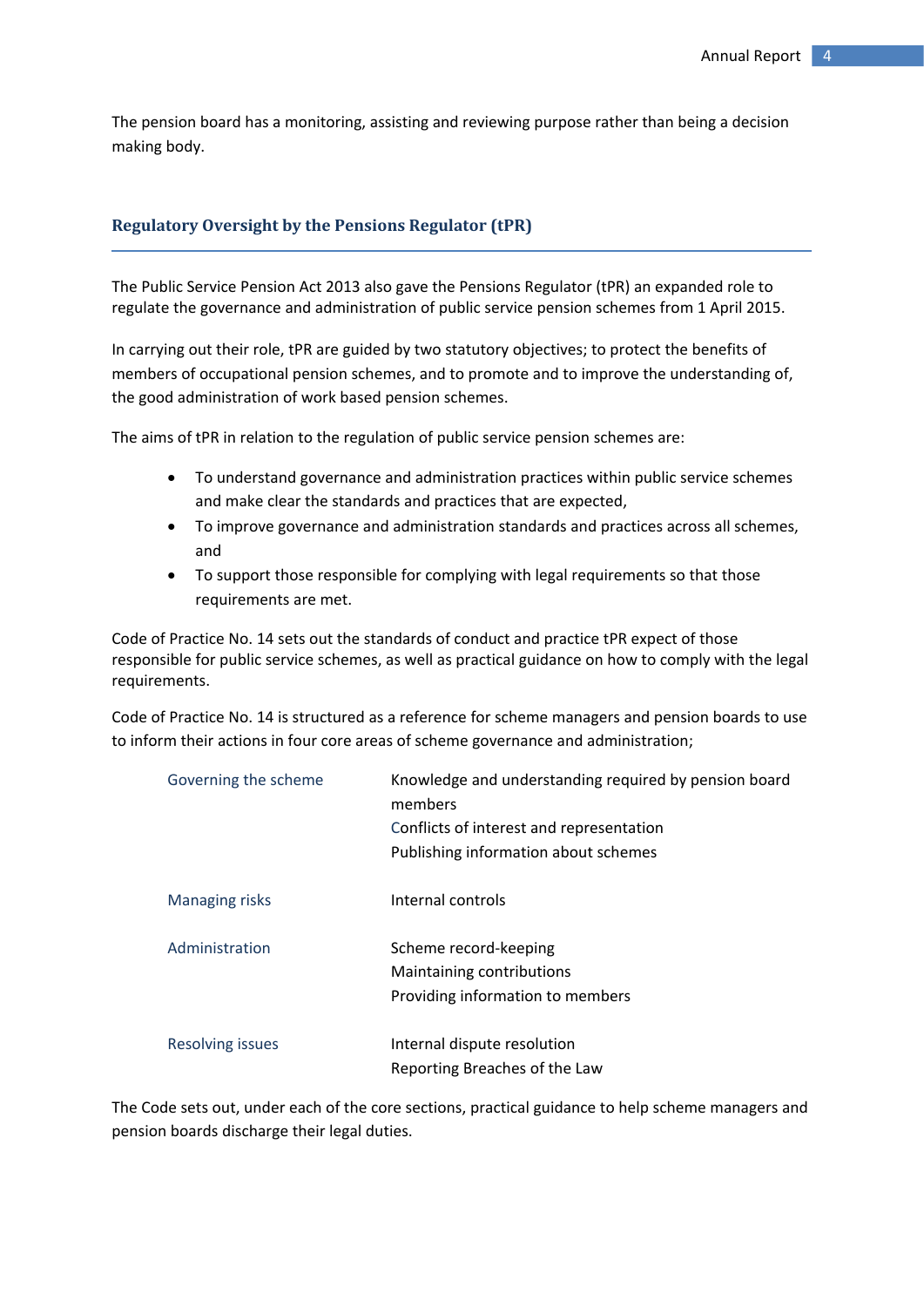#### <span id="page-4-0"></span>**The North East Scotland Pension Fund Pension Board**

The terms of reference for the NESPF pension board can be found in [Appendix](#page-12-0) I.

#### <span id="page-4-1"></span>**Membership during 2016/17**

The NESPF pension board is made up of an equal number of trade union and employer representatives;

#### **Unison**

Mr James Mulholland (Vice Chair) *left Jan'17* Morag Lawrence *substitute from March'17*

**GMB** Mr Kevin Masson

**Unite** Mr Alan Walker

#### **UCATT**

Vacant

#### **Admitted/Scheduled Bodies**

Mr David Briggs (Robert Gordon's University) *left Sept'16* Ms Marie Hart (Police Scotland) *joined Jan'17*

#### **The Moray Council**

Councillor John Cowe

#### **Aberdeenshire Council**

Councillor William Howatson (Chair)

#### **Aberdeen City Council**

Councillor Len Ironside

In compliance with the Local Government Pension Scheme (Governance)(Scotland) Regulations 2015 the Chair and Vice Chair of the Pension Board are rotated each year. Following the appointment of Councillor Howatson as the employer representative Chair for 2016/17, a member representative from the trade union will be required to act as Chair in 2017/18.

No appointment was made during 2016/17 in terms of the vacant trade union position (UCATT).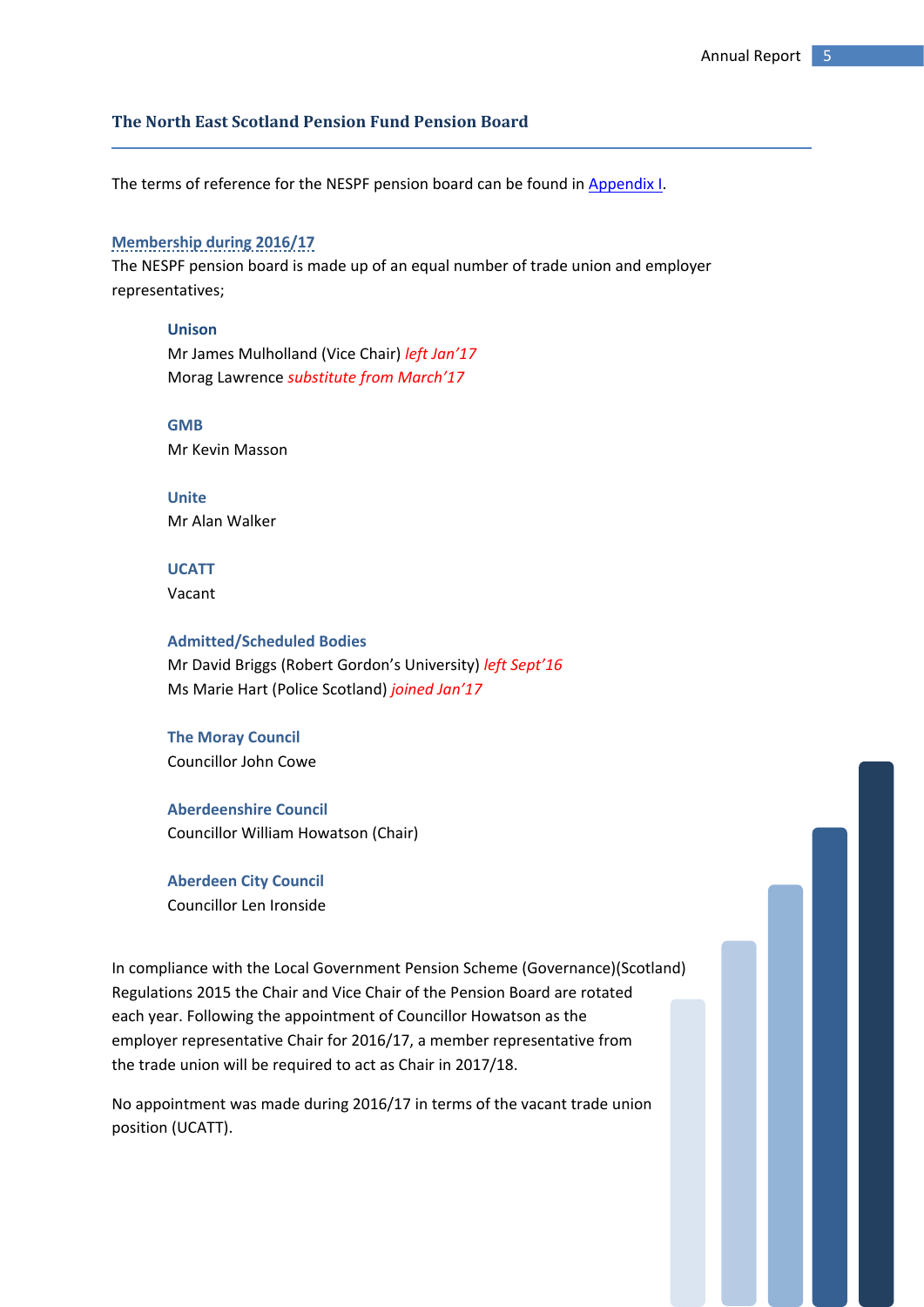#### <span id="page-5-0"></span>**Meeting Attendance (for 2016/17)**

In compliance with the LGPS (Governance)(Scotland) Regulations 2015, the Pension Board;

- is to meet at the same place and time as the Pension Committee of the Scheme manager to consider the same agenda as the Committee, but
- the Pension Board may meet separately from the Pension Committee with the agreement of the Pension Committee.

| <b>Board Member</b>            | <b>Meetings &amp; Attendance</b> |     |     |                                  |            |
|--------------------------------|----------------------------------|-----|-----|----------------------------------|------------|
| <b>Employer</b>                | 13/05/2016                       |     |     | 24/06/2016 19/09/2016 02/12/2016 | 10/03/2017 |
| Cllr Len Ironside              |                                  |     |     |                                  |            |
| <b>Cllr William Howatson</b>   |                                  |     |     |                                  | x          |
| Cllr John Cowe                 | χ                                |     | x   |                                  |            |
| David Briggs                   | x                                | x   |     |                                  |            |
| Marie Hart                     |                                  |     |     |                                  |            |
| <b>Union</b>                   |                                  |     |     |                                  |            |
| James Mulholland               |                                  |     |     | X                                |            |
| Morag Lawrence                 |                                  |     |     |                                  |            |
| Alan Walker                    |                                  |     | x   |                                  |            |
| Kevin Masson                   | X                                |     |     |                                  | χ          |
| <b>Overall Attendance Rate</b> | 42%                              | 86% | 50% | 67%                              | 57%        |

Both active participation during meetings and a willingness to undertake training, indicate the commitment of Board members to the continued effectiveness of the NESPF Pension Board.

#### <span id="page-5-1"></span>**Meeting Content**

The Pension Board receive the Pension Committee reporting pack for each meeting which includes reports covering all six main areas of work for the Pension Fund; investment, accounting, governance, employer relationship, administration and technical.

The following reports were included as standard in the reporting packs during 16/17:

Asset & Investment Manager Performance Investment Strategy Budget & Projected Spend Strategy

In addition, the Committee also received reports on:

Training Training Statement of Accounts New Admitted Body **Corporate Governance** Actuarial Valuation **Risk Management** Employer Covenant Governance Review Pension Fund staff restructure Annual Report & Account Internal Audit External Audit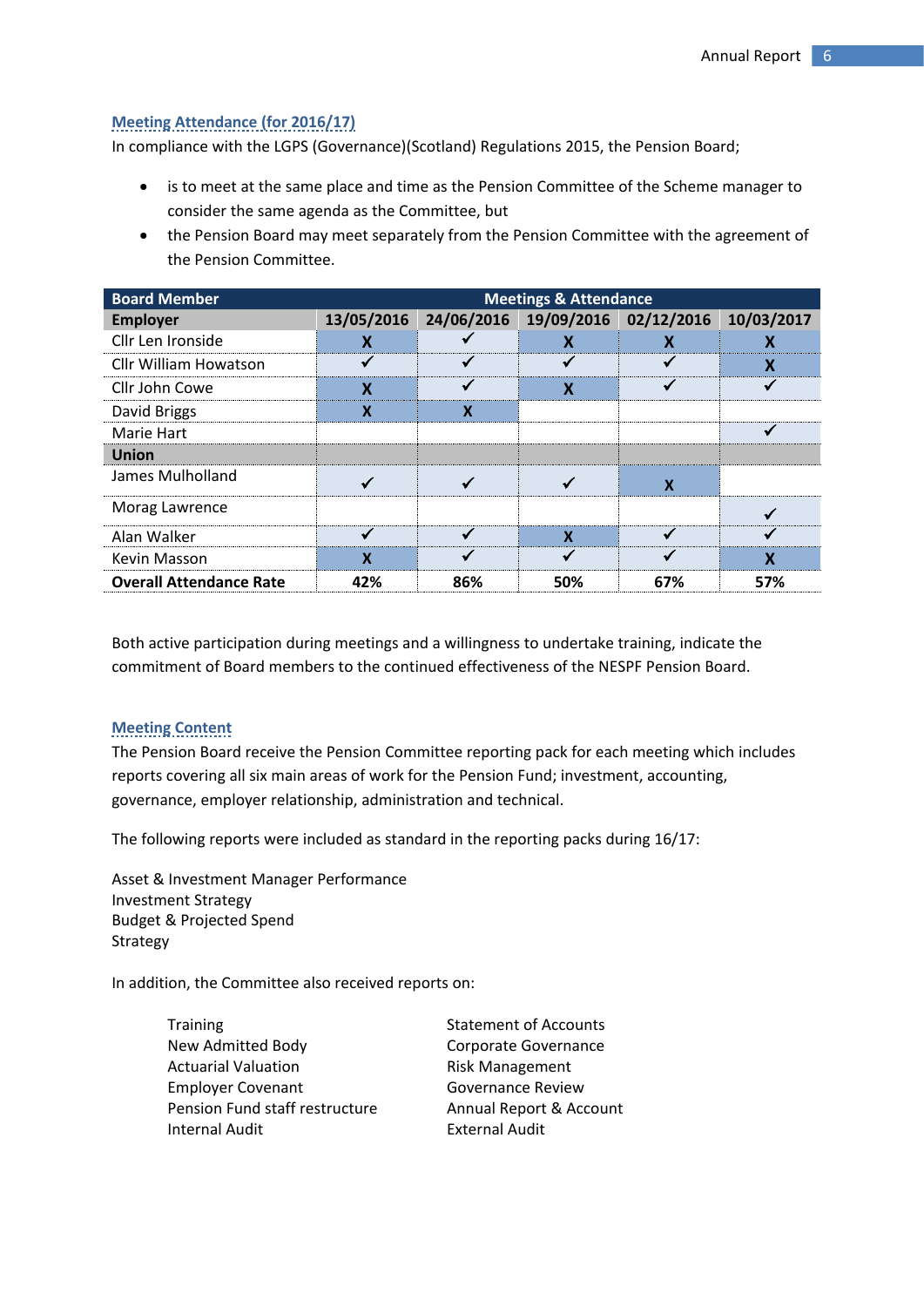#### <span id="page-6-0"></span>**Financial Costs**

The Pension Board carries out its role in a cost effective manner, mindful of delivering value for money.

During the period 2016/17 the cost of administering the Pension Board was as follows:

| Area                | Costs     |
|---------------------|-----------|
| <b>Travel Costs</b> | £1,283.41 |
| Allowances/Other    | £275.02   |
|                     |           |
| Total               | £1,558.43 |

\*includes loss of earnings to attend meetings/training

#### <span id="page-6-1"></span>**Training Requirements**

A member of the pension board must have **knowledge and understanding** of the law relating to pensions and any other matters which are prescribed in the regulations.

The degree of knowledge and understanding required is that appropriate for the purposes of enabling the individual to properly exercise the functions of a member of the pension board. These responsibilities begin from the date the member takes up their role in the pension board.

A member of the pension board of a public service pension scheme must be **conversant** with the rules of the Scheme and any document recording policy about the administration of the Scheme which is for the time being adopted in relation to the Scheme.

The Pensions Regulator *Code of Practice no.14* sets out the legal requirements for the knowledge and understanding requirements of pension board members. The Pension Fund must be able to demonstrate scheme compliance with the Code.

These first two years have seen the Board focus primarily on developing its role, ensuring members receive appropriate training to enable them to fulfil their responsibilities.

The NESPF Pension Board agreed a training plan during its initial meeting on 23 April 2015, which is subject to regular review and an annual training report is presented to the Pension Committee.

A copy of the training policy can be found at [Appendix](#page-15-0) II. There were no changes made to the policy during 2016/17.

Training for Board members is provided in line with the NESPF Training Policy and covers the following areas:

- Scheme Governance
- Investment Strategy
- Support Services
- Scheme Documentation

Board members are expected to carry out a personal training needs analysis on an annual basis to assess their overall level of 'knowledge and understanding'.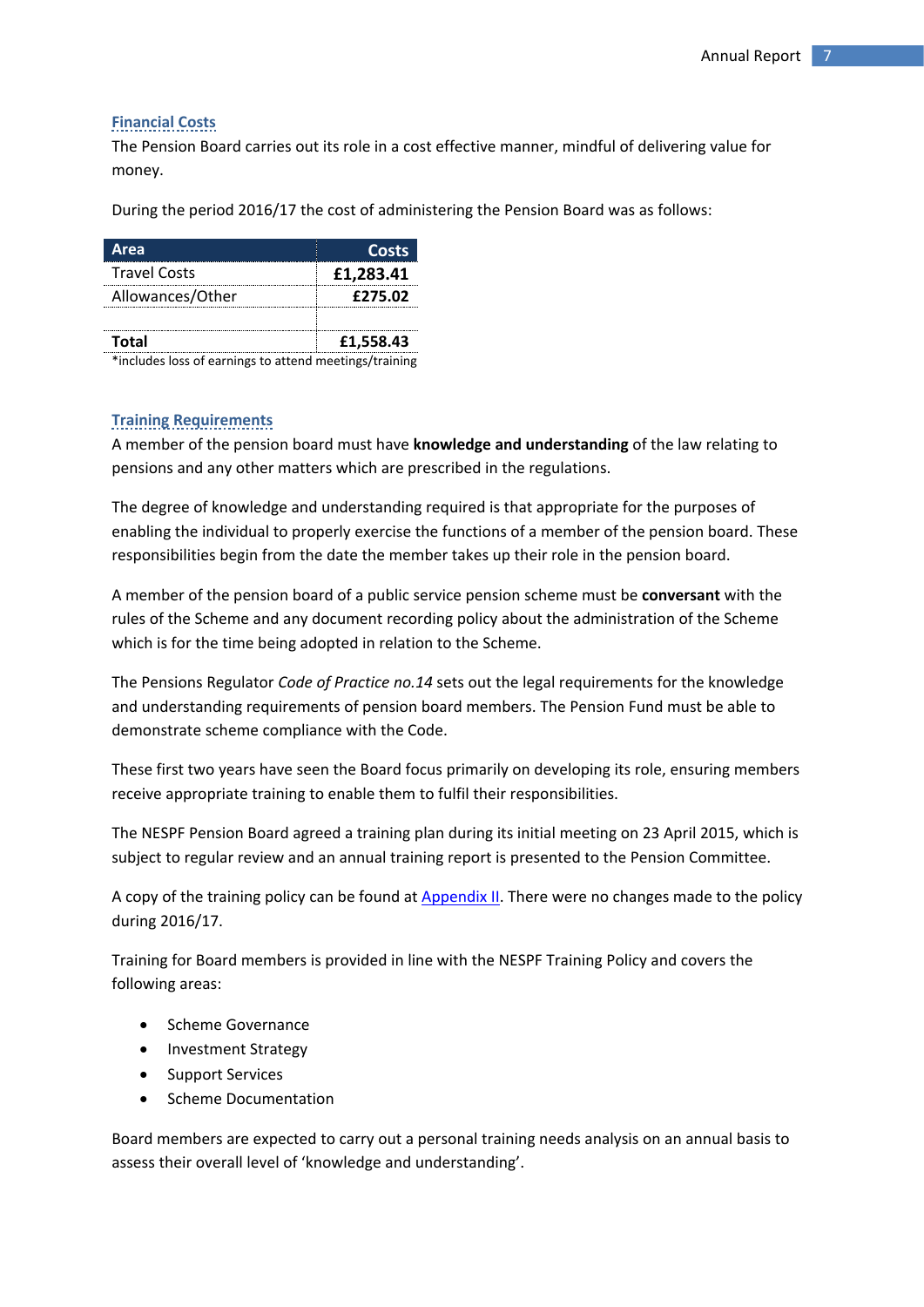#### <span id="page-7-0"></span>**Training Attendance during 2016/17**

| <b>Board Member</b>            | 1/2 Sept 2016 | 5/6 Oct 2016 | 12 Dec 2016 |
|--------------------------------|---------------|--------------|-------------|
| Cllr Len Ironside              |               |              |             |
| <b>Cllr William Howatson</b>   |               |              |             |
| Cllr John Cowe                 |               |              |             |
| David Briggs                   |               |              |             |
| Marie Hart                     |               |              |             |
| James Mulholland               |               |              |             |
| Alan Walker                    |               |              |             |
| Kevin Masson                   |               |              |             |
| <b>Overall Attendance Rate</b> |               |              |             |

The training on the 1<sup>st</sup>/2<sup>nd</sup> September 2016 took place over two whole days at the Barings Offices in London. Training was carried out by the Fund Managers on the following topics:

| <b>Blackrock</b>                   | Diversified Growth Strategy, Asset Allocation & Risk<br><b>Macro Research</b><br>Private Equity Co-Investment<br>Infrastructure Opportunities in Renewables<br><b>Global Renewable Power Funds</b>        |
|------------------------------------|-----------------------------------------------------------------------------------------------------------------------------------------------------------------------------------------------------------|
| <b>Baillie Gifford</b>             | <b>Benchmarks</b><br>How a portfolio is set up<br><b>Their Approach</b><br><b>Portfolio Characteristics</b><br>Performance                                                                                |
| <b>Barings</b>                     | <b>Gilt Bonds</b><br><b>Corporate Bonds</b><br><b>Inflation Linked Bonds</b><br><b>Building a Bond Portfolio</b><br><b>Currency Positions</b>                                                             |
| <b>SSGA</b>                        | Worldwide Economic Outlook for 2016<br><b>Brexit</b><br><b>Dynamic Strategic Hedging</b>                                                                                                                  |
| <b>Partners Group</b>              | <b>Bottom-up Investment Strategy</b><br>Case study to show what's involved in each potential Private Equity<br>investment. How they chose it, how its run and the interaction with<br>the current owners. |
| <b>Aberdeen Property Investors</b> | <b>UK Property Market</b><br><b>Investment Approach &amp; Process</b><br>Examples of Approach in Action<br><b>Residential Private Rented Sector</b>                                                       |
| <b>Invesco Perpetual</b>           | Global Targeted Returns Fund. Return, Volatility, Portfolio.<br>3 Step Process, Research, Fund Management and Implementation                                                                              |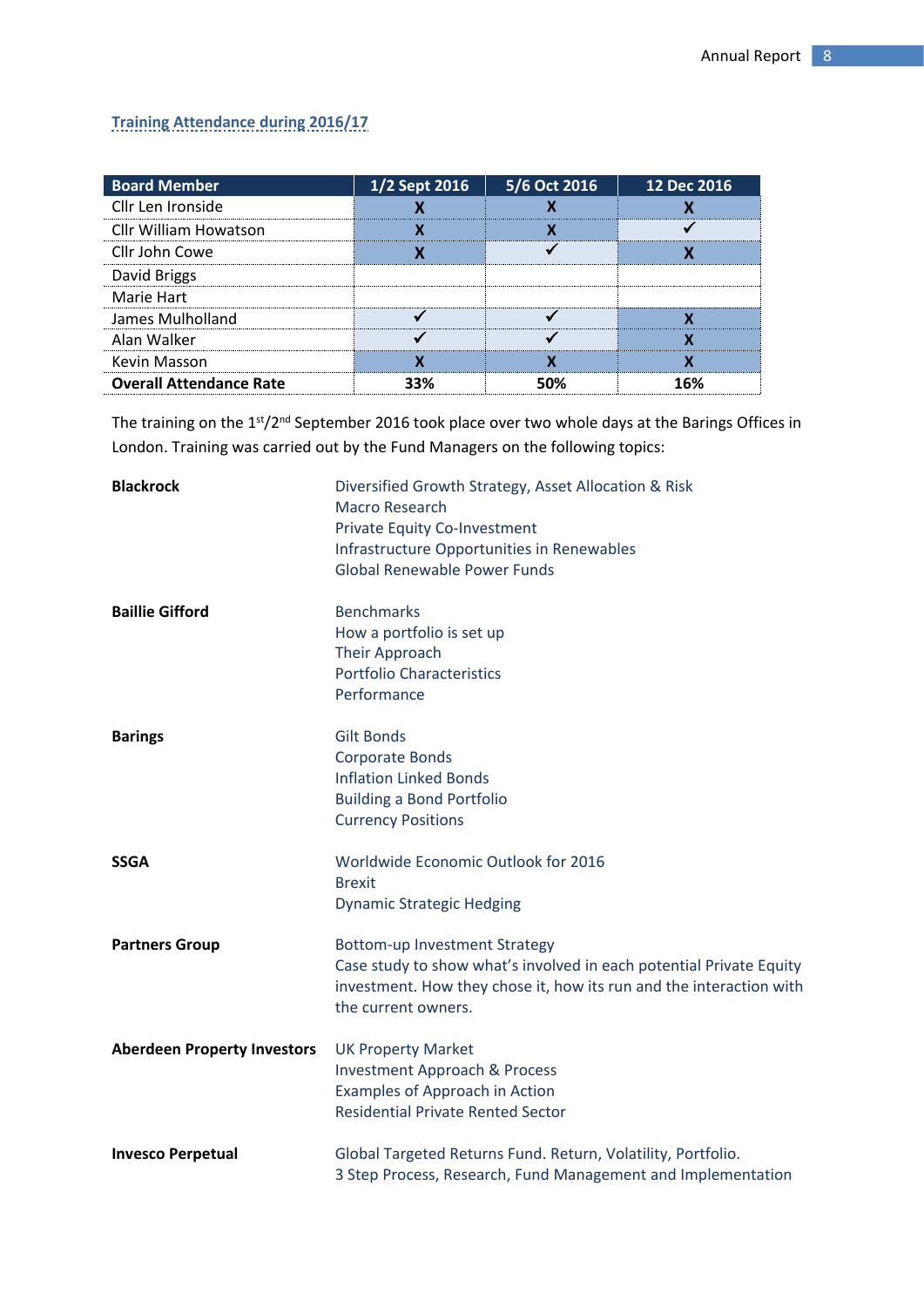Research – Approving Ideas Implementing – Structured Review Process, Daily, Weekly and Monthly reviews, stress tests and compliance reviews

The training on the 5<sup>th</sup>/6<sup>th</sup> October was carried out by Baillie Gifford and took place in Edinburgh.

During the morning of the first day attendees were able to attend one session from each block:

Introduction to Investment Climate Change Cost and Transparency

Introduction to achieving diversification Volatility – Friend or Foe? Investing to meet long term liabilities

Over the course of the afternoon Baillie Gifford went on to cover the following topics:

Investment Outlook Governance and Pooling Ideas for the Future

A number of further topics were then covered over the second day;

A History of Investment Mistakes Environmental, Social and Governance (ESG) Strategy Sessions Asset Class Debate Challenges for the LGPS

The LGPS (Scotland) Training Seminar held on the 12th December 2016 at the COSLA offices in Edinburgh saw presentations by a number of different speakers. They included:

**Northern Trust Global Custody Baillie Gifford** ESG

<span id="page-8-0"></span>**Aon Hewitt** Pension Administration **KPMG Infrastructure and Alternatives**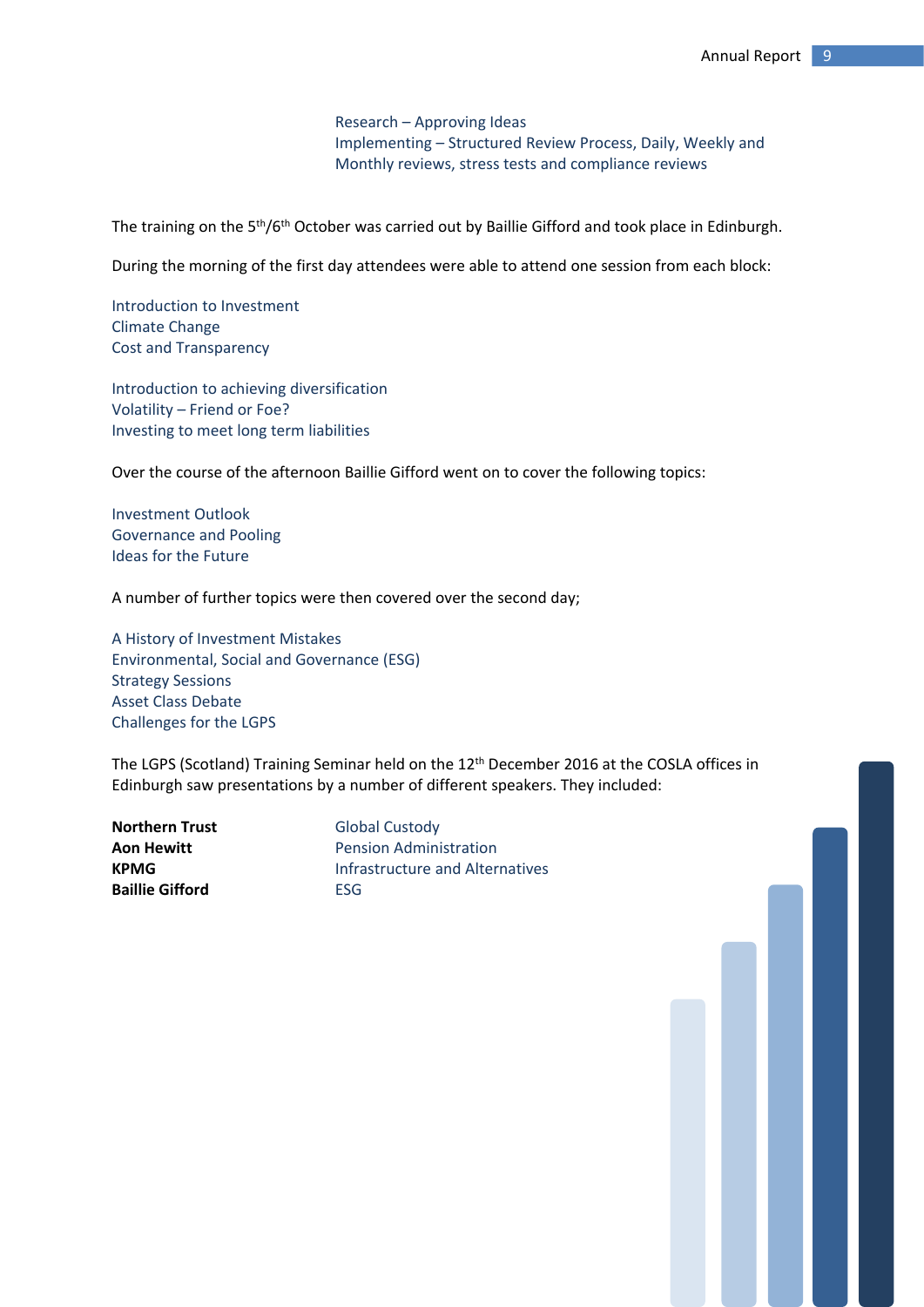#### Code of Conduct, Conflicts of Interest & compliance with tPR

#### <span id="page-9-0"></span>**Code of Conduct**

Members of the NESPF Pension Board agreed to a Code of Conduct on appointment to the Board in April 2015. It is the responsibility of the individual to ensure that they are familiar with, and that their actions comply with, its provisions. A copy of the national Code of Conduct and guidance notes can be found at http://www.standardscommissionscotland.org.uk.

The key principles of the Code of Conduct are:

- Duty
- **•** Selflessness
- Integrity
- Objectivity
- Accountability and stewardship
- Openness
- Honesty
- Leadership
- Respect

#### <span id="page-9-1"></span>**Conflicts of Interest**

Members of the NESPF Pension Board have agreed to a Conflicts of Interest Policy. This was updated and approved by the Pension Committee on 2 December 2016. This requires all members to notify NESPF of any potential conflict of interest arising as a result of their position on the Board.

As a standing item at each Pension Committee and Board meeting, members will be given the opportunity to declare their interest in any of the agenda items and any declared interests will be recorded in the formal minutes of the meeting. In addition, conflict of interest declaration forms will be issued by NESPF on appointment to the Board; subject to regular monitoring during the term of appointment.

During 2016/17 the Pension Fund carried out an annual review by issuing each Board member with a declaration of interest form. The responses were recorded on a 'Conflicts Register' to facilitate ongoing monitoring and review by the Governance Team.

There were no formal 'conflicts' declared by Board members during 2016/17.

#### <span id="page-9-2"></span>**Compliance with tPR**

The Pension Fund carries out a compliance review every six months, with annual reporting to the Pensions Committee. An assessment is made in terms of compliance with Scheme regulations as well as tPR Code of Practice no. 14.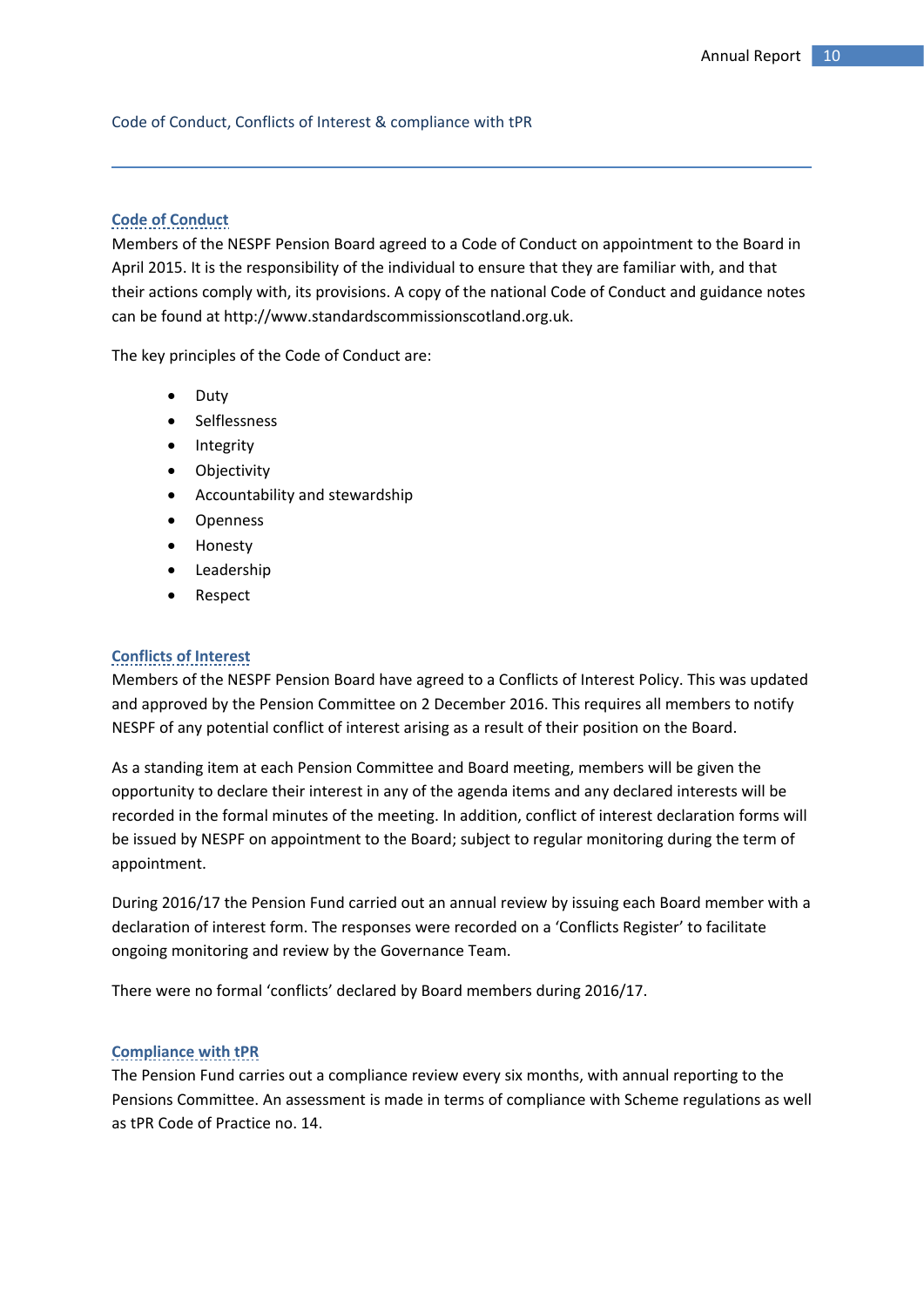The most recent review concluded that the Fund was fully compliant with both LGPS Regulations and the Code. However there were some areas identified for improvement, which included;

- **Provision of an administration guide for Employers**
- **Formal recording of Breaches of Law and Conflicts of Interest**
- **Pension Board information on NESPF website**

A Governance Review report was presented to the March Pension Committee meeting detailing the steps taken to further improve our compliance in the above areas.

#### <span id="page-10-0"></span>**Breaches of Law**

There are certain people that are required to report breaches of the law to the Pensions Regulator where they have reasonable cause to believe that a legal duty which is relevant to the administration of the Scheme has not been, or is not being, complied with and the failure to comply is likely to be of material significance to the Regulator in the exercise of any of its functions.

Those people with a responsibility to report breaches, including Scheme managers and Pension Board members shall establish and operate appropriate and effective procedures to ensure that they are able to meet their legal obligations.

In December 2016 an updated Breaches of Law Policy was approved by the Pension Committee. In addition, a Breaches of Law Register was created by the NESPF Governance Team to assist with ongoing monitoring and management.

There were no issues reported to tPR during the year 2016/17.

#### <span id="page-10-1"></span>**Risk Management**

The risk register for the Pension Fund identifies the significant risks that could have a material impact in terms of value, reputation, compliance or provision of service and sets out the action taken to mitigate these risks.

<span id="page-10-2"></span>The register is reviewed regularly by the pension management team and reported quarterly to the Pension Committee and Board.

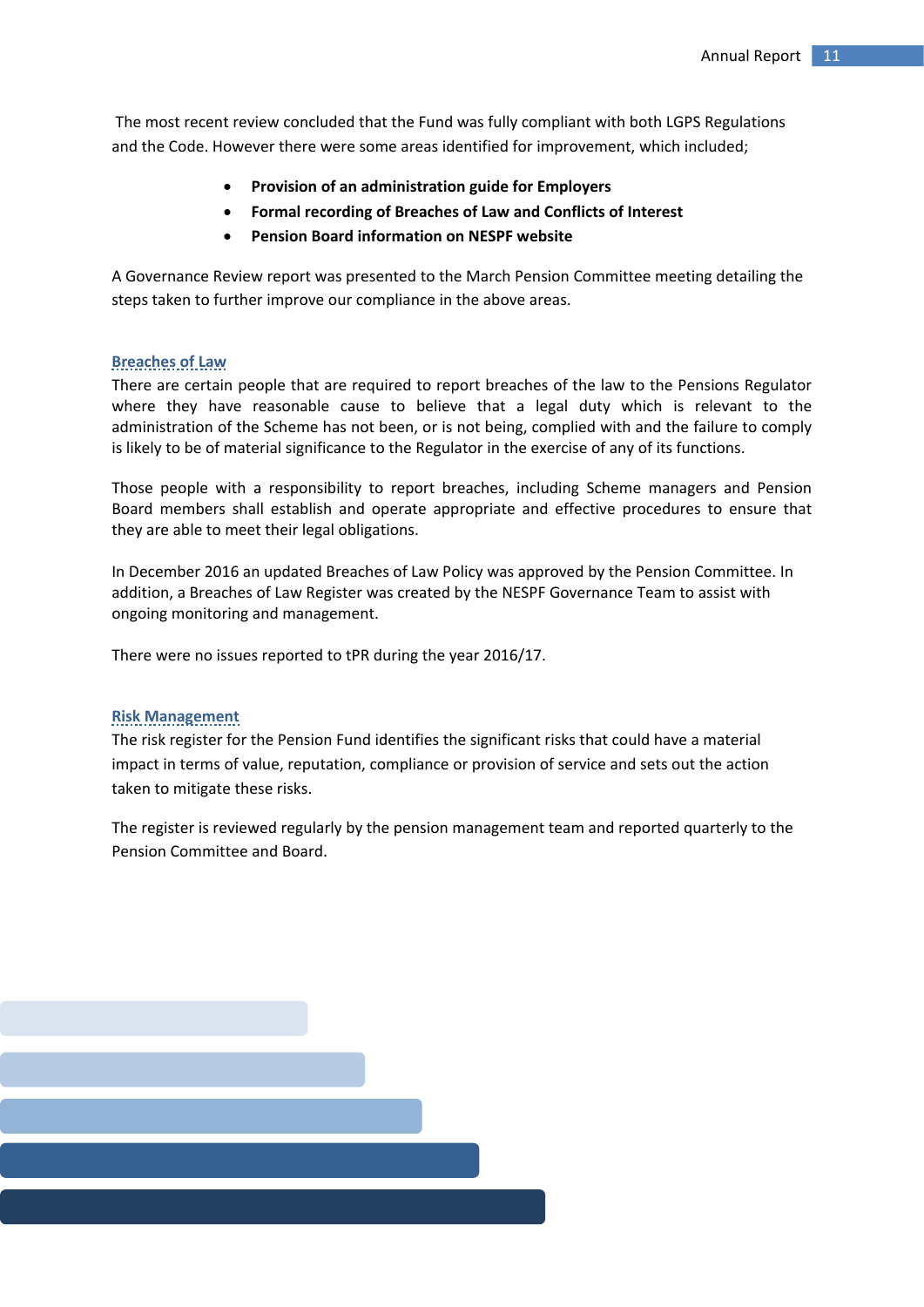#### **Work for 2017/18 onwards**

The following areas will be looked at by the Committee & Board in the next 12 months (subject to review):

- Conflicts of Interest declarations
- Annual Training plan update
- Risk Register
- Pension Fund Annual Report
- Annual review of scheme policy documents
- Tri-ennial Valuation & setting employer contribution rates
- Compliance report
- Internal/Audit plan and updates

#### <span id="page-11-0"></span>**Potential changes to Pension Committee & Board structure**

Following the Scottish Local Government elections on 4<sup>th</sup> May 2017, a transition period will likely be needed for both the Pension Committee and Board. A training event will be organised for late July/August to give an overview of the Fund and investments. This will ensure all members of the Pension Committee and Board receive appropriate training to enable them to meet the statutory obligations of their respective roles.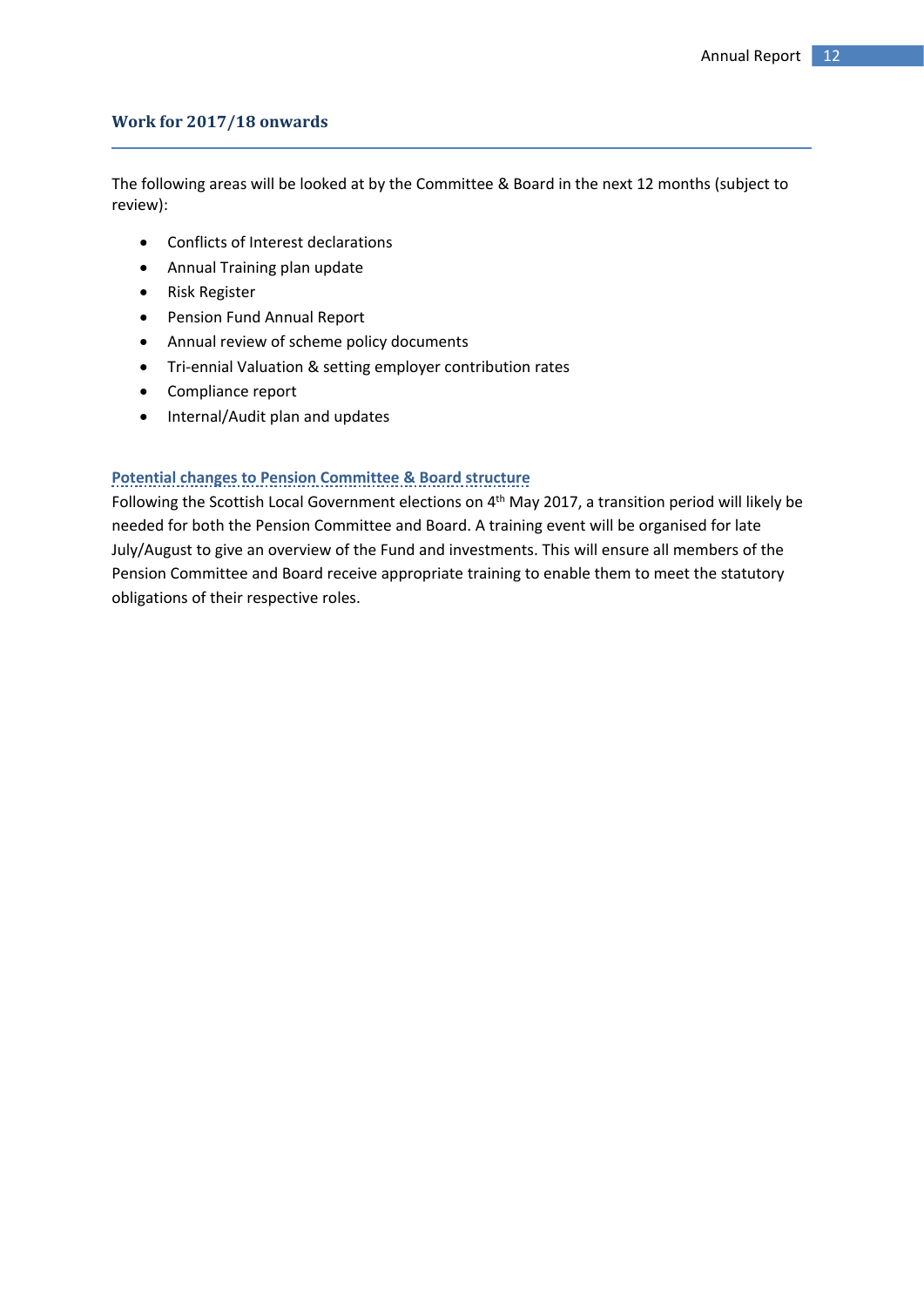#### **APPENDIX I**

#### <span id="page-12-0"></span>**PENSION BOARD - TERMS OF REFERENCE**

#### **1. Introduction**

- 1.1 Each Local Government Pension Scheme Manager in Scotland is required to establish a Pensions Board separate from the Pensions Committee that acts as the Scheme Manager.
- 1.2 The North East Scotland Pension Fund Pension Board is established under the provisions of sections 5 (1) and (2) of the Public Service Pensions Act 2013 and will be confirmed under the Local Government Pension Scheme (Governance) (Scotland) Regulations 2015.

#### **2. Objectives**

2.1 The Pension Board as detailed in regulations is the body responsible for assisting the Scheme Manager in relation to compliance with scheme regulations and the requirements of the Pensions Regulator:

> *5.—(1) There shall be established for each Scheme manager a Pension Board with responsibility for assisting the Scheme manager in relation to the following matters.*

*(2) Those matters are—*

*(a) securing compliance with the 2014 Regulations and other legislation relating to the governance and administration of the Scheme and any statutory pension scheme that is connected with it;*

*(b) securing compliance with requirements imposed in relation to the Scheme and any connected scheme by the Pensions Regulator;*

*(c) such other matters as the 2014 Regulations may specify*

- 2.2 The Pension Board will determine the areas they wish to consider including, amongst others:
	- Reports produced for the Pensions Committee
	- Seek reports from the Scheme managers on any aspect of the fund
	- Monitor investments and the investment principles/strategy/guidance
	- The Fund annual report
	- External voting and engagement provisions
	- Fund administrative performance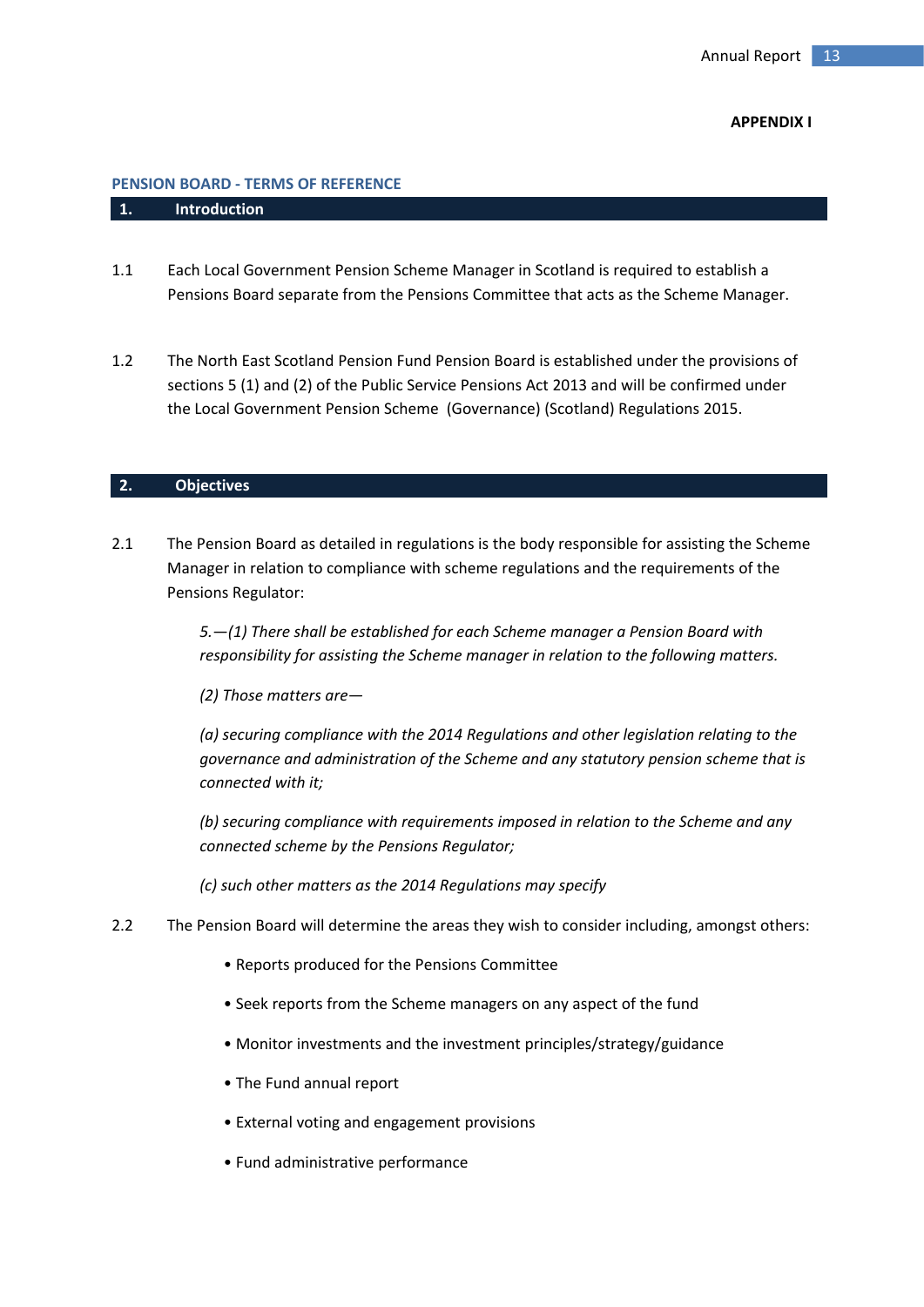- Actuarial reports and valuations
- Funding policy
- Any other matters that the Pensions Board deem appropriate

The Pension Board is not a decision making body.

The Pension Board is not a scrutiny function.

The Pension Board will be collectively and individually accountable to the Pensions Committee.

#### **3. Membership**

- 3.1 Membership of the Pension Board will consist of equal numbers of trade union representatives and employer representatives, drawn from councils and scheduled or admitted bodies in membership of the Fund. Pension Board representatives must not also participate in or act as members of the Pensions Committee. Local Authority employer representatives will normally be Elected Members serving as part of the Council.
- 3.2 There will be 4 trade union representatives appointed by the trade unions as follows:
	- GMB
	- UCATT
	- UNISON
	- Unite
- 3.3 There will be 4 employer representatives appointed by the respective employer organisations as follows:
	- Councils 3 representatives
	- Scheduled bodies/Admitted bodies 1 representative
- 3.4 Pension Board representatives will serve for a period of four years and may be reappointed to serve further terms. Timescales for organisations to notify the Pension Board of their representatives shall be locally determined. Employer bodies and organisations retain the right to withdraw representatives and identify replacements on occasion.
- 3.5 Appointing bodies can appoint a named substitute for their representative. Such substitutes must undertake the same training as set out in (6) below.
- 3.6 Advisors may attend meetings of the Pension Board in a non-voting capacity
- 3.7 No person may be appointed to the Pension Board that has a significant conflict of interest. A conflict of interest is defined as a financial or other interest which is likely to prejudice a person's exercise of functions as a member of the Pension Board. It does not include a financial or other interest arising merely by virtue of that person being a member of the scheme or any connected scheme for which the board is established. The Pension Board will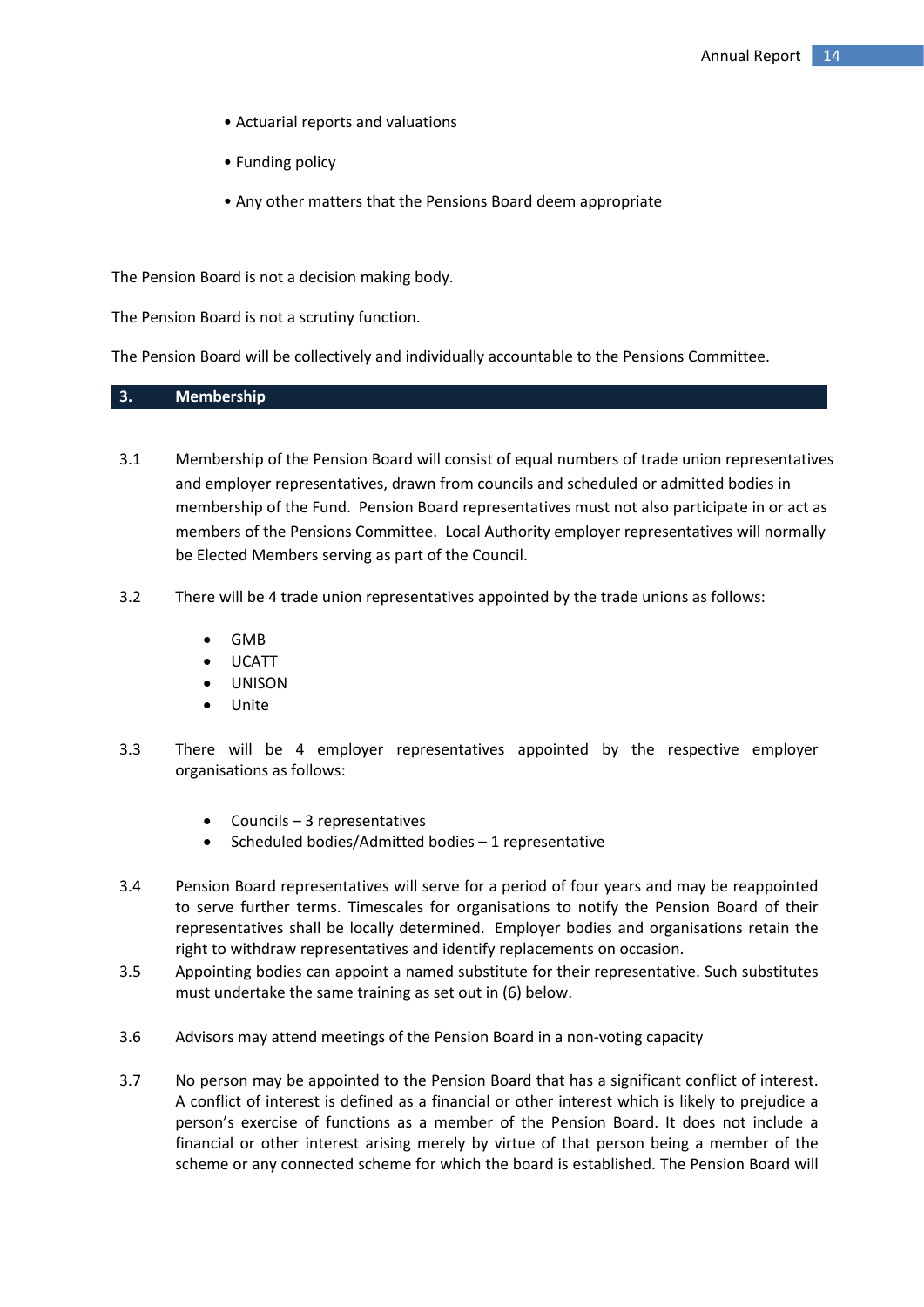adopt policies and protocols for handling any conflicts that were unanticipated and might arise during membership.

#### **4. Meetings**

- 4.1 The Chair of the Pension Board will be rotated on an annual basis between the trade union and employer sides of the Pension Board
- 4.2 Pensions Board meetings will be administered by Aberdeen City Council as the administering authority as agreed with Joint Secretaries appointed by the trade union and employers sides of the Pension Board. All reasonable administration costs shall be met by the Fund.
- 4.3 The Pensions Board should meet at least quarterly. A majority of either side may requisition a special meeting of the Pension Board in exceptional circumstances.
- 4.4 The Pensions Board may establish sub-committees.
- 4.5 While the statutory roles and function of the Pension Committee and Pension Board are separate, the normal practice will be that both bodies will meet at the same time to consider the same agenda, with the Chair of the Pension Committee chairing the concurrent meeting. The aim is to engender a positive and proactive partnership culture where in practice the two bodies act as one.

#### **5. Dispute resolution**

- 5.1 If the Pension Committee and Pension Board cannot reach joint agreement on any matter the process for resolving any differences between the two bodies will be as follows. Whilst this process is undertaken the decision of the Pension Committee is still competent.
- 5.2 In the first instance, if at least half of the members agree, then the Pension Board can refer back a decision of the Pensions Committee for further consideration if any of the following grounds are met:
	- That there is evidence or information which it is considered needs re-evaluating or new evidence or data which the Pensions Committee did not access or was not aware of at the point of decision making and which is considered material to the decision taken;
	- That the decision of the Pensions Committee could be considered illegal or contrary to regulations;
	- That the decision of the Pensions Committee is contrary to a relevant Code of Practice published by the Pensions Regulator; or
	- $\mathbb D$  That the decision is not in the interest of the continued financial viability of the Scheme or is against the principles of proper and responsible administration of the Scheme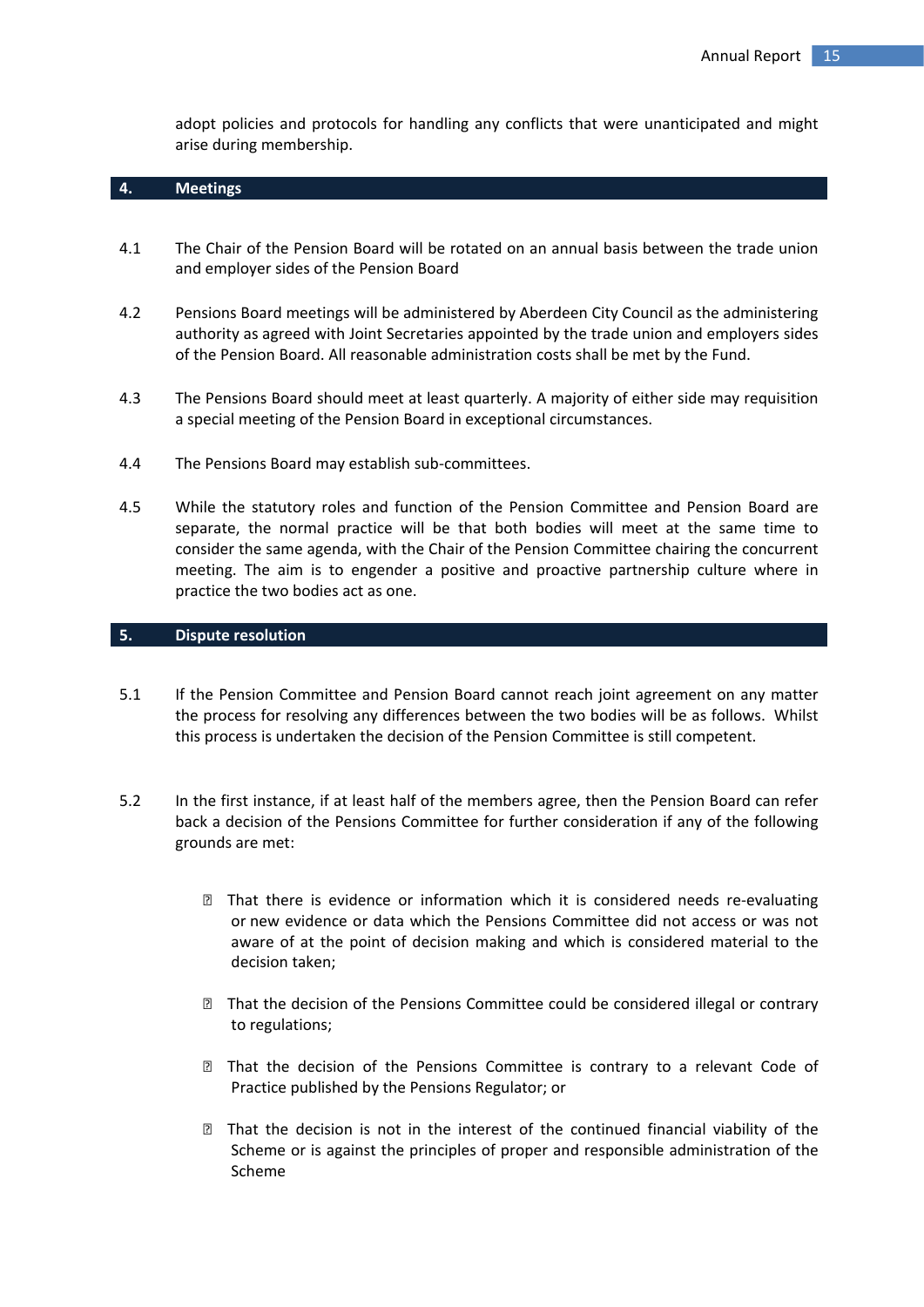- 5.3 If there is no agreement after the matter has been referred back to the Pension Committee, then the difference in view between the Pension Board and the Pension Committee will be published in the form of a joint secretarial report on the fund website and included in the fund annual report.
- 5.4 The Scottish LGPS Scheme Advisory Board may also consider and take a view on the matter and, if considered appropriate, provide advice to the Scheme Manager or the Pension Board in relation to the matter.

#### **6. Training**

- 6.1 All members (and named substitutes) of the Pensions Board must undertake a training programme in accordance with any guidance issued by the Pensions Regulator and complying with best practice training requirements of the Pensions Committee.
- 6.2 The Pensions Board shall agree policies and arrangements for the acquisition and retention of knowledge and understanding for Pension Board members.
- 6.3 The Scheme Manager will keep an updated list of the documents with which they consider Pension Board members need to be conversant to effectively carry out their role and make sure that both the list and the documents are accessible.

#### **7**. **Access to Information**

- 7.1 The Scheme Manager and Pensions Board will together ensure that information is published about the activities of the Board including:
	- the full terms of reference for the Pension Board, including details of how they will operate
	- the Pension Board appointment process
	- who each individual Pension Board member represents and
	- any specific roles and responsibilities of individual Pension Board members.
- <span id="page-15-0"></span>7.2 The minutes of the Pension Board will be published on the Fund website. The Pensions Board may undertake such communications and stakeholder engagement as it deems appropriate to perform its functions.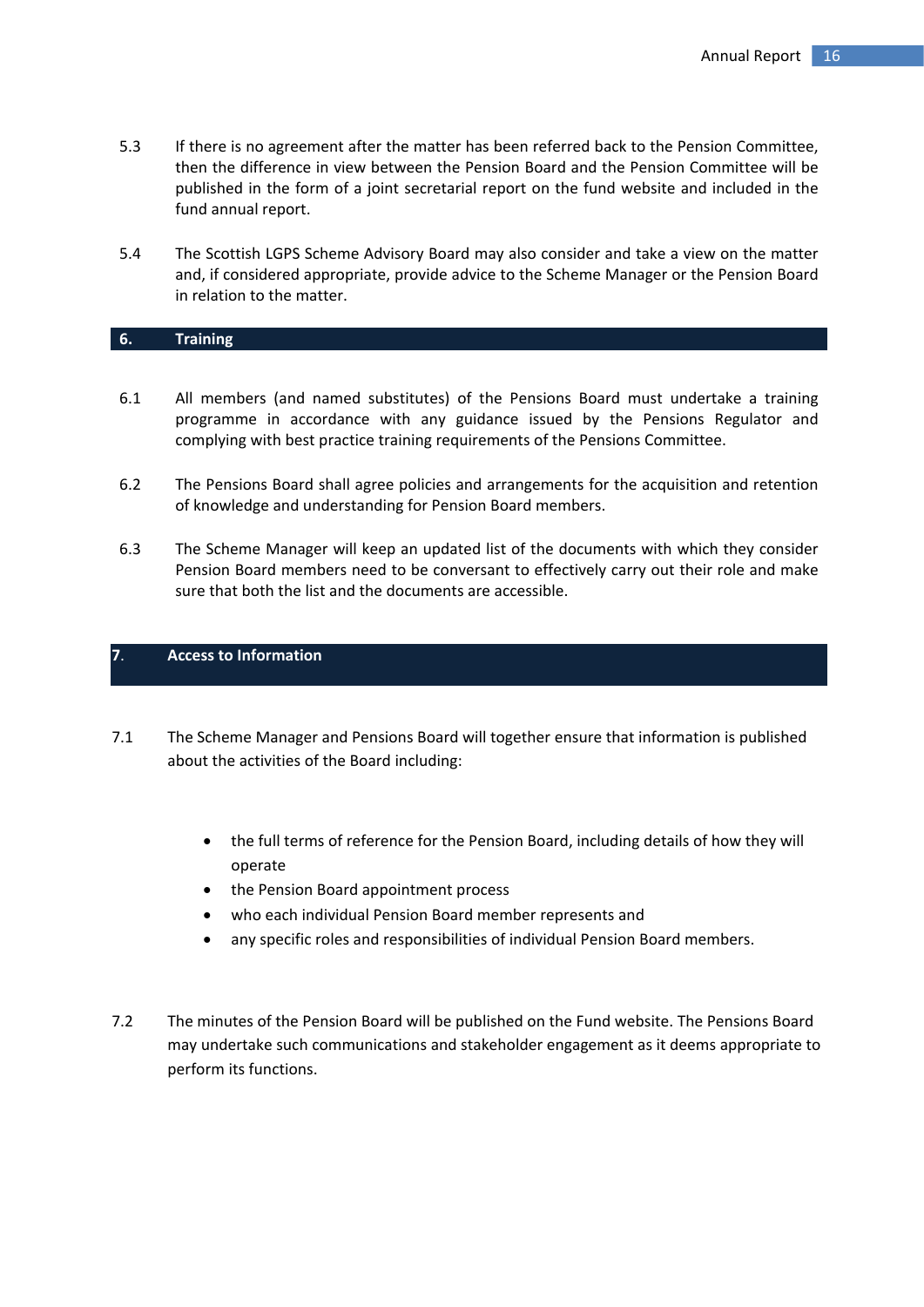<span id="page-16-0"></span>**APPENDIX II**

# North East Scotland<br>PENSION FUND

**Training Policy**

January 2017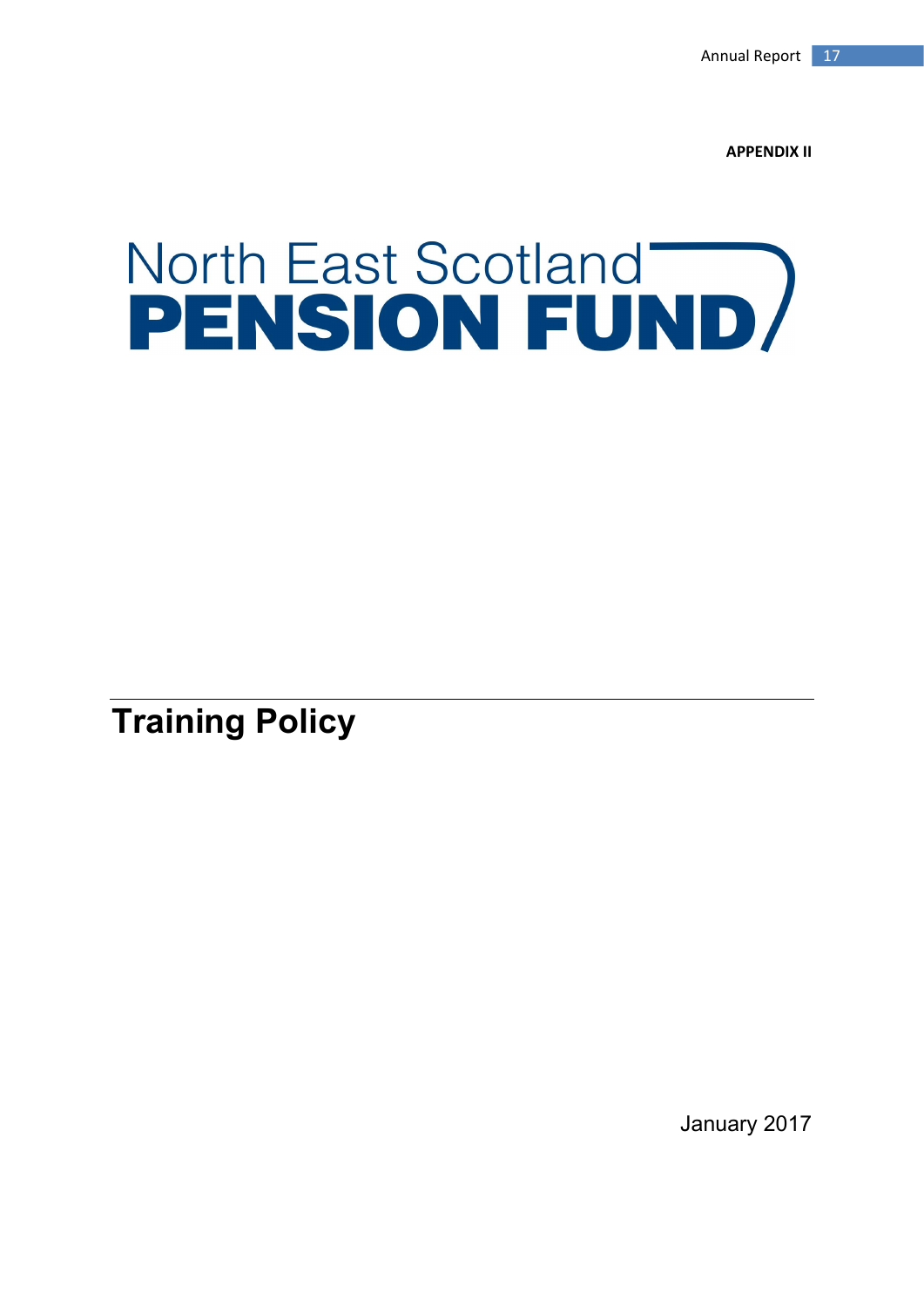#### **Contents** Click on headings to be taken to section

| <b>Document</b>          | <b>Training Policy</b>                             |
|--------------------------|----------------------------------------------------|
| <b>Draft/Review Date</b> |                                                    |
| <b>Approval Date</b>     |                                                    |
| <b>Author &amp; Team</b> | Mairi Suttie and<br>Hayleigh Weldon,<br>Governance |
| <b>Review Date</b>       | 01/02/2018                                         |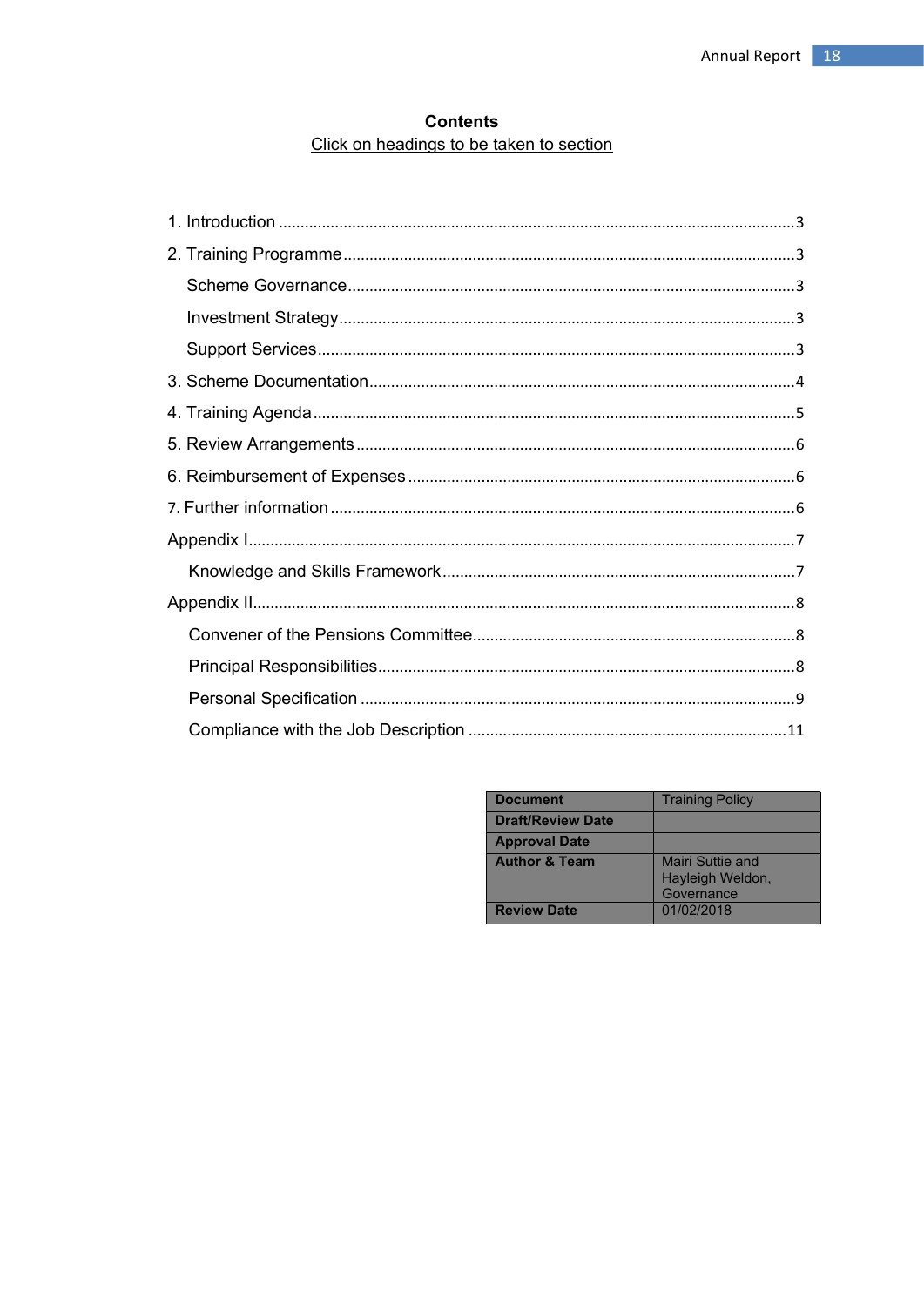#### <span id="page-18-0"></span>**1. Introduction**

This policy statement details the training agenda for members of the North East Scotland Pension Fund (as administered by Aberdeen City Council) Pension Committee and Board.

The level of knowledge required by members of both the Pension Committee and Pension Board to ensure that they can carry out effective decision making in respect of the Fund is identified at Appendix I.

In addition to the Training Policy for Pension Committee members, both the Convener and Vice Convener of the Pensions Committee have been provided with a description of their roles and provided further details of training requirements. Appendix II provides a description of both roles**.**

<span id="page-18-1"></span>In addition to the Training Policy for Pension Board members, Board members will have access to all training provided to the members of the Pension Committee.

#### **2. Training Programme**

Training is provided to members of the Pensions Committee and Pension Board in respect of the following;

#### <span id="page-18-2"></span>**Scheme Governance**

- LGPS Status and Legal Framework
- LGPS Regulations
- Role of Elected Members
- Advisors and their Role
- Actuarial Valuation and Funding Strategy Statement
- Statement of Investment Principles
- Myners Principles
- Risk Management

#### <span id="page-18-3"></span>**Investment Strategy**

- Asset Classes
- Risk
- Investment Structure
- Investment Management and Performance Monitoring

#### <span id="page-18-4"></span>**Support Services**

- Custody Services
- Service Organisation
- Role of the Head of Finance
- Role of the Pensions Manager and Pensions Section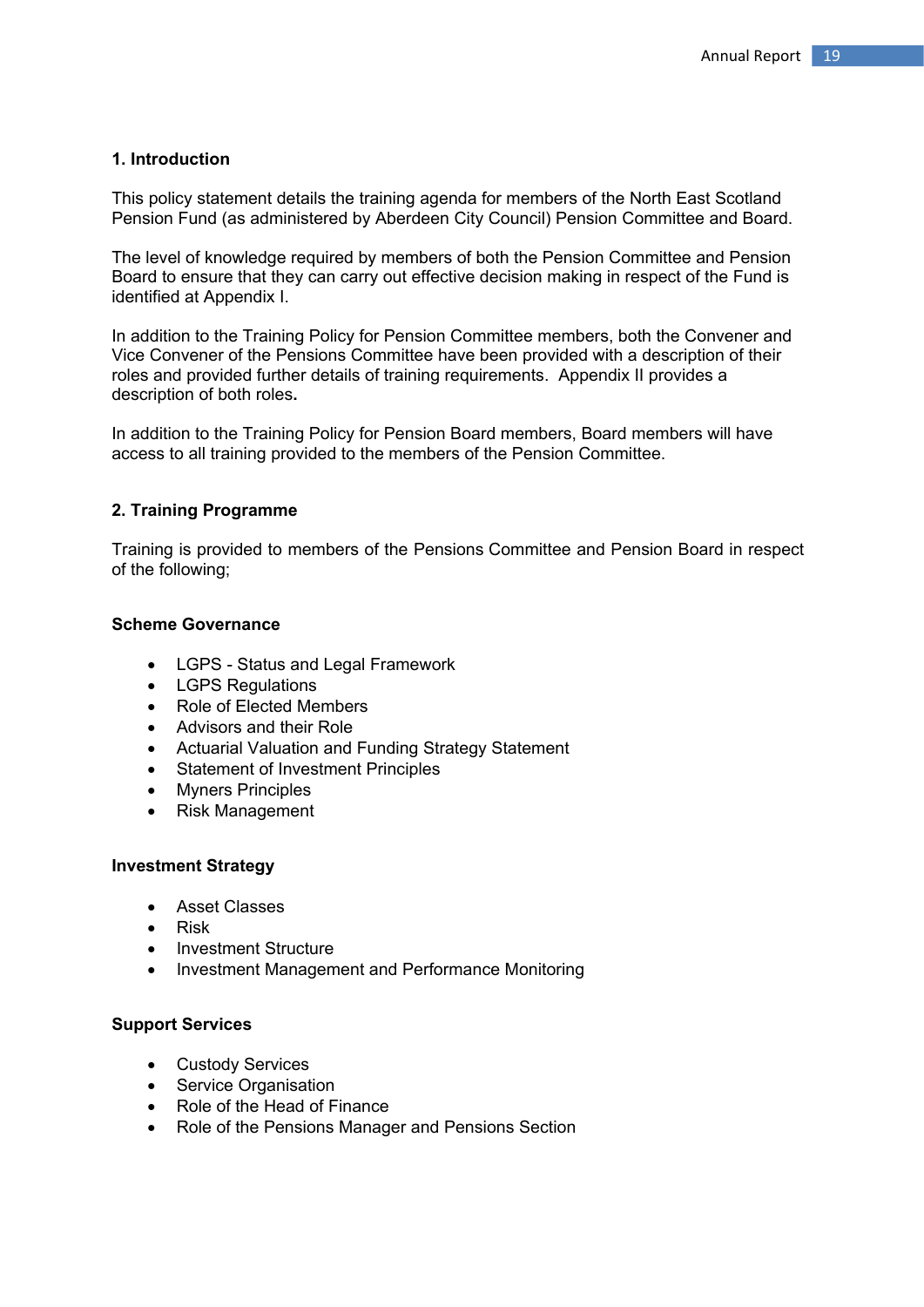#### <span id="page-19-0"></span>**3. Scheme Documentation**

On joining the Pensions Committee or Board, a new member will receive the following documentation;

- Copy of the guide to the Local Government Pension Scheme (LGPS)
- Copy of the most recent Annual Report
- Copy of the most recent Actuarial Valuation and Funding Strategy Statement
- Copy of the Governance Statement
- Copy of the LGPS Regulations
- Copy of the Fund's compliance with the Myners Principles
- Copy of the Statement of Investment Principles

**3.1** All remaining documentation will be available to Committee and Board members via the Pension Fund website at [www.nespf.org.uk](https://outlook.aberdeencity.gov.uk/owa/redir.aspx?SURL=LiefW53QPQbsL-G0XgYIeLYa1JQ1RgZR1hPtAy7PX-50S3nJGivTCGgAdAB0AHAAOgAvAC8AdwB3AHcALgBuAGUAcwBwAGYALgBvAHIAZwAuAHUAawA.&URL=http%3a%2f%2fwww.nespf.org.uk)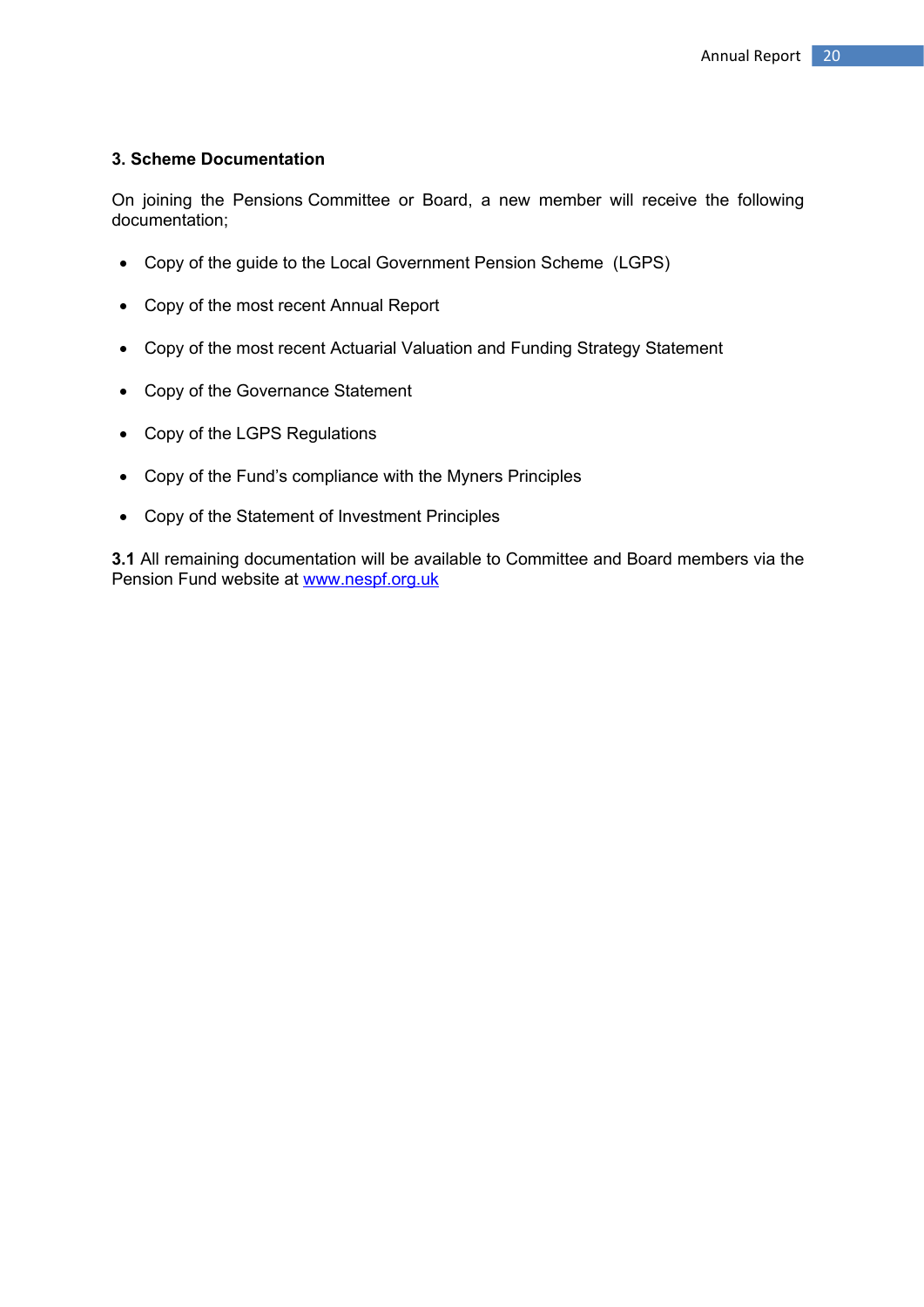#### <span id="page-20-0"></span>**4. Training Agenda**

Training is ongoing for members, however it would normally consist of the following:

- each Committee/Board member is expected to receive at least 2 days of training each year
- all members are invited to attend training courses suitable for their needs
- members are invited to attend employer and scheme member events hosted by the Pension Fund
- members will be given the opportunity to attend Seminars and conferences that are offered by industry wide bodies, specifically the LAPFF annual conference, LGC conferences and NAPF conferences, these provide a general appreciation of the pension industry
- on-line training
- members will be given the opportunity to attend seminars and training events offered by the Fund's investment managers and advisors
- in addition to the above, Fund officers are available to answer any queries from Committee/Board members.
- use of the member secure area of the Pension Fund website [www.nespf.org.uk](https://outlook.aberdeencity.gov.uk/owa/redir.aspx?SURL=LiefW53QPQbsL-G0XgYIeLYa1JQ1RgZR1hPtAy7PX-50S3nJGivTCGgAdAB0AHAAOgAvAC8AdwB3AHcALgBuAGUAcwBwAGYALgBvAHIAZwAuAHUAawA.&URL=http%3a%2f%2fwww.nespf.org.uk)

**4.1** In line with the CIPFA guidance 'Trustee Knowledge and Skills Framework', Appendix I outlines a framework for the degree of knowledge and skill expected of the member. A copy of the full CIPFA guide can be found on the members secure area of the Pension Fund website at [www.nespf.org.uk](https://outlook.aberdeencity.gov.uk/owa/redir.aspx?SURL=LiefW53QPQbsL-G0XgYIeLYa1JQ1RgZR1hPtAy7PX-50S3nJGivTCGgAdAB0AHAAOgAvAC8AdwB3AHcALgBuAGUAcwBwAGYALgBvAHIAZwAuAHUAawA.&URL=http%3a%2f%2fwww.nespf.org.uk)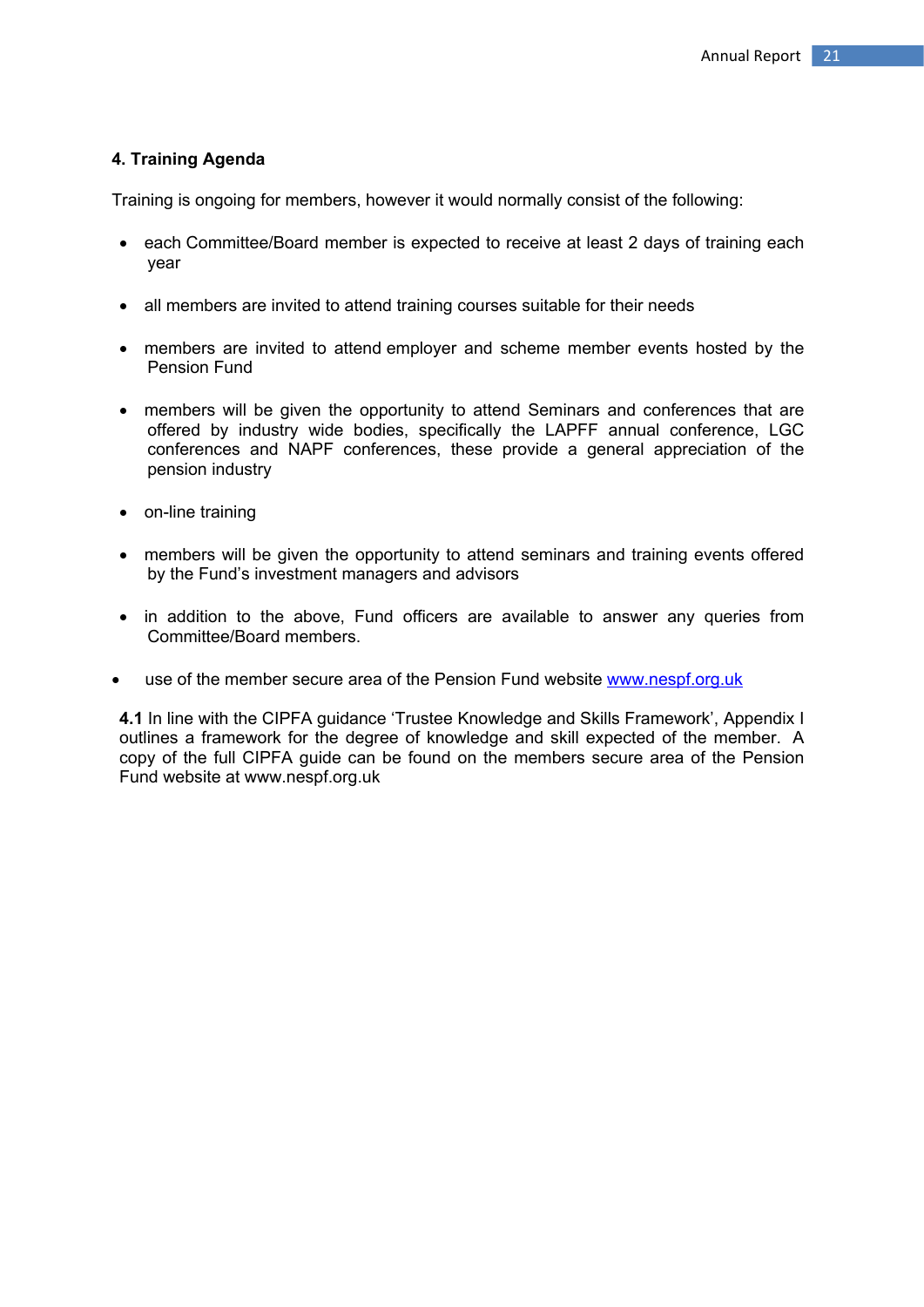#### <span id="page-21-0"></span>**5. Review Arrangements**

A report will be presented to the Committee on an annual basis detailing;

- training provided in the previous year
- those members who attended the various training sessions
- seminars and conferences held in the previous year
- which seminars and conferences were attended by members

**5.1** Board Members will carry out a personal training needs analysis on an annual basis to assess their overall level of 'Knowledge and Understanding'.

<span id="page-21-1"></span>**5.2** The Training Policy will be reviewed annually

#### **6. Reimbursement of Expenses**

<span id="page-21-2"></span>All training costs are met directly by the Pension Fund

#### **7. Further information**

If you have any questions relating to this Policy please contact the Governance Team:



AB10 1AB Governance & Communication Manager: Mairi Suttie [\(msuttie@nespf.org.uk](mailto:msuttie@nespf.org.uk) or tel: 01224 264169)

<span id="page-21-3"></span>Pensions Officer – Governance: Hayleigh Weldon [\(HWeldon@nespf.org.uk](mailto:HWeldon@nespf.org.uk) or tel: 01224 264188)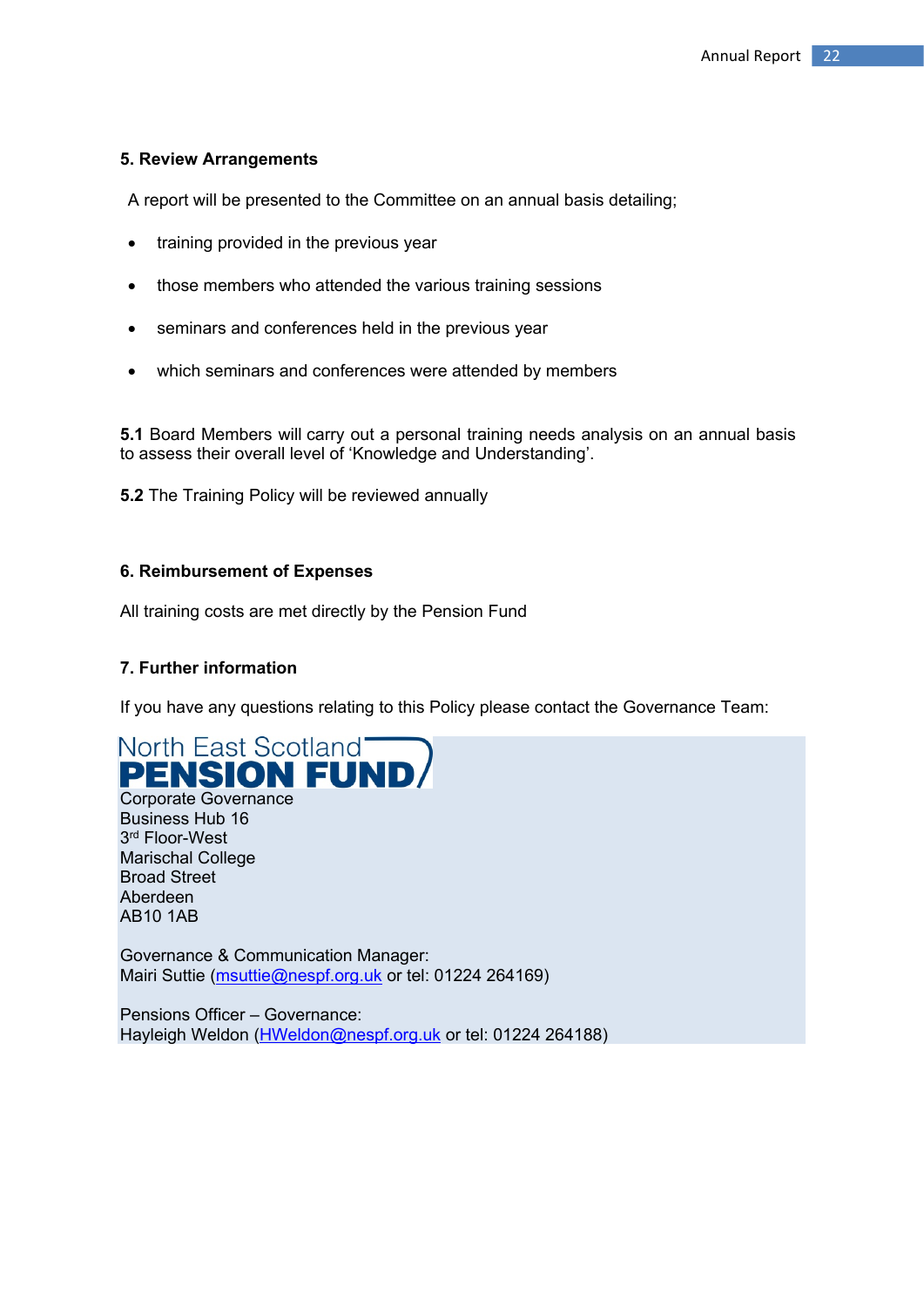#### <span id="page-22-1"></span>**Appendix I**

#### <span id="page-22-0"></span>**Knowledge and Skills Framework**

This framework identifies the level of knowledge required by members to ensure that they can carry out effective decision making in respect of the Fund.

#### **Level of knowledge required**

1 – In depth, 2 – Understanding, 3 – Conversant

| <b>CIPFA Knowledge and Skills</b>                                                                                                                                                           | <b>Knowledge Requirement</b>       |                                |
|---------------------------------------------------------------------------------------------------------------------------------------------------------------------------------------------|------------------------------------|--------------------------------|
|                                                                                                                                                                                             | <b>Pension</b><br><b>Committee</b> | <b>Pension</b><br><b>Board</b> |
| Pension legislative and governance context<br>General and Scheme Pension Legislation<br><b>Scheme Governance</b><br>Pension regulators and advisors<br>Legislative framework<br><b>Risk</b> | 2                                  | $\overline{2}$                 |
| Pension accounting and auditing standards<br>Audit<br>and<br>accounting<br>regulations<br>and<br>requirement                                                                                | $\mathcal{P}$                      | $\overline{2}$                 |
| Financial services procurement and relationship                                                                                                                                             |                                    |                                |
| management<br>Understanding public procurement<br>Supplier risk management                                                                                                                  | $\overline{2}$                     | 3                              |
| <b>Investment Governance</b><br><b>Investment Strategy</b><br><b>Financial Markets</b>                                                                                                      | $\overline{2}$                     | $\overline{2}$                 |
| Investment performance and risk management<br>Fund performance<br>Performance of advisors<br>Performance of the committee<br>Performance of support services and advisors                   | $\overline{2}$                     | 3                              |
| Actuarial methods, standards and practices<br>Valuations<br>Outsourcing                                                                                                                     | 2                                  | 3                              |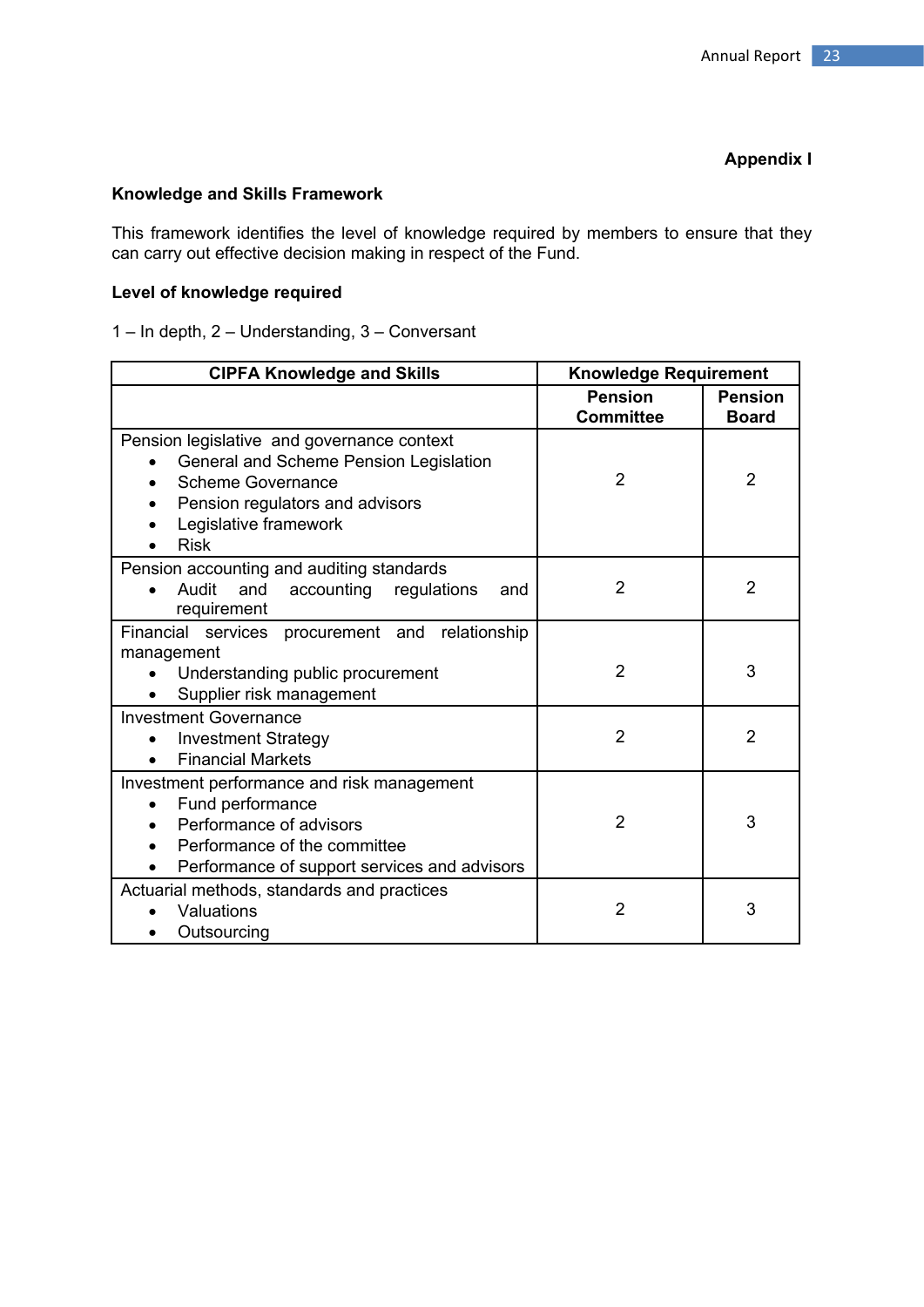#### **Appendix II**

#### <span id="page-23-0"></span>**Convener of the Pensions Committee**

Strategy and operations of the Pension Fund; the proper administration of the Pension Scheme by the administering authority; the performance of the Fund, its advisors and agents; and the proper governance of the Committee and the Fund.

#### <span id="page-23-1"></span>**PRINCIPAL RESPONSIBILITIES**

- 1. Convener of the Pension Committee to determine, after taking the advice of the Head of Finance and other advisors:
- a) The investment strategy of the Fund or Funds for which the Pension Committee is responsible
- b) The contribution rates of the employing organisations whose current and retired employees are members of the LGPS
- c) The appointment of investment and actuarial advisors and other third party services
- d) The Governance Framework
- e) The communication strategy of the Fund or Funds
- 2. And to monitor:
- a) The performance of the investments, the pensions administration service, the advisors and agents of the Fund and of the Committee itself
- b) The costs of running the Pension Fund and Scheme
- c) Comments and feedback from stakeholders
- 3. And to approve:
	- $\bullet$  the annual report and accounts of the Fund(s)
	- Audit reports on the performance of the Pension Fund Service
	- Statements on Investment Principles. Governance. Administration and **Communication**
	- The Risk Register and an annual risk analysis
	- The medium term business plan and annual updates
	- Training and development plans and updates
	- Discretions given by statute and regulation to the Pension Committee in relation to benefits under the LGPS
- 4. Work with the Head of Finance and other officers and advisors to plan an effective work programme for the Pension Committee
- 5. Report to the administering authority and other employers, as stakeholders, using practical and appropriate means of communication, to give assurances about the Fund's financial statements, risk management and internal control mechanisms
- 6. Receive regular briefings from the Head of Finance and other advisors in order to understand the context and import of forthcoming issues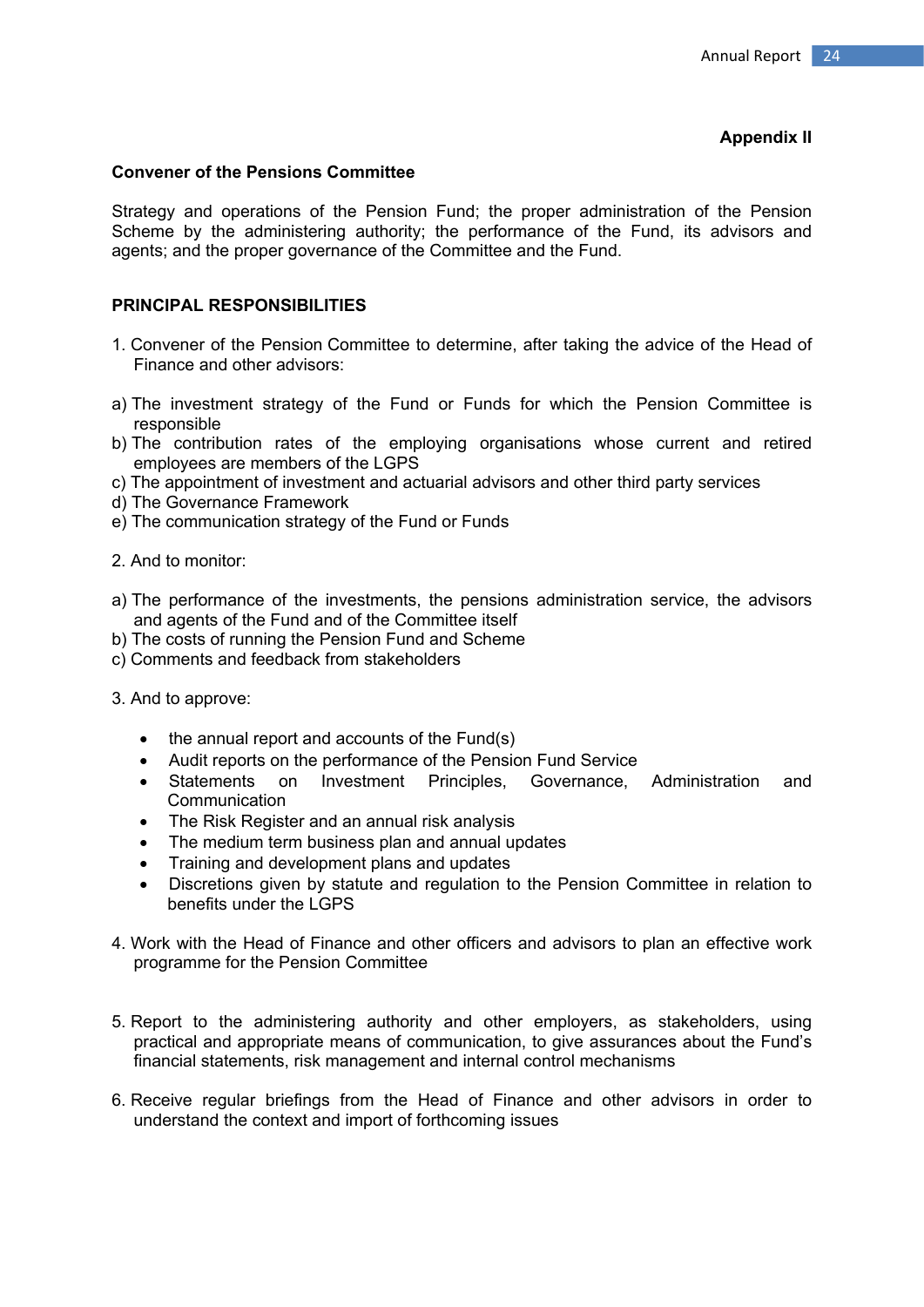#### <span id="page-24-0"></span>**PERSONAL SPECIFICATION**

| <b>Requirement</b>           | <b>Essential</b>                            | <b>Desirable</b>                 |
|------------------------------|---------------------------------------------|----------------------------------|
| 1. Educational               | Appropriate financial                       | Demonstrable evidence of         |
|                              | experience and training.                    | knowledge kept up to date.       |
|                              | Knowledge of pension                        |                                  |
|                              | funds and schemes.                          |                                  |
| 2. Work Experience           | Political awareness in                      | Previously chaired a             |
|                              | numerous political<br>environments.         | pension committee or<br>similar. |
|                              |                                             |                                  |
|                              | Chairing high level<br>partnership meetings |                                  |
|                              | achieving effective                         |                                  |
|                              | outcomes.                                   |                                  |
|                              | Operated for 5 years at a                   |                                  |
|                              | senior level.                               |                                  |
|                              | Experience of risk and                      |                                  |
|                              | performance frameworks.                     |                                  |
| 3. Abilities, Intelligence & | Chairing skills.                            | Mathematical/statistical         |
| <b>Special Aptitudes</b>     | Influencing and consensus                   | literacy.                        |
|                              | building.                                   | Knowledge of public sector       |
|                              | Listening skills.                           | and local government<br>finance. |
|                              |                                             |                                  |
|                              | Able to assimilate complex<br>information.  |                                  |
| 4. Adjustment & Social       | Ability to establish good                   | Diplomacy and tact.              |
| <b>Skills</b>                | working relationships with                  |                                  |
|                              | councillors, officers and<br>advisors.      |                                  |
|                              |                                             |                                  |
|                              | Able to direct discussions                  |                                  |
|                              | in politically sensitive<br>environments.   |                                  |
|                              |                                             |                                  |
|                              | Able to command respect                     |                                  |
|                              | and demonstrate strong                      |                                  |
|                              | leadership.                                 |                                  |
|                              | Assertive in pursuing the                   |                                  |
|                              | correct course of action.                   |                                  |
|                              | Able to work effectively                    |                                  |
|                              | with colleagues who may                     |                                  |
|                              | have different levels of<br>experience and  |                                  |
|                              | understanding.                              |                                  |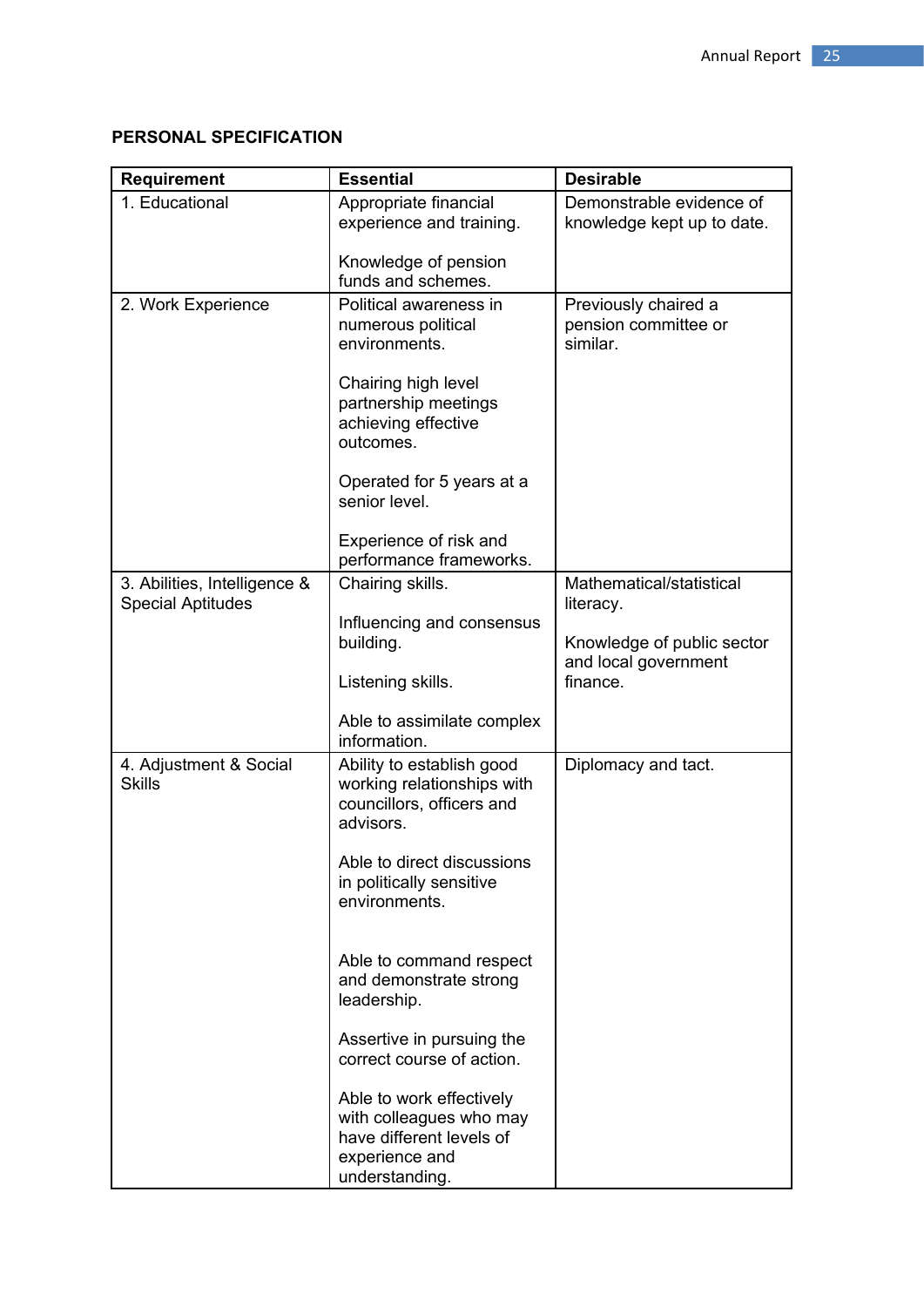| 5. Motivation          | Enthusiastic, not easily<br>deterred and able to<br>convey enthusiasm to<br>others.                                         |  |
|------------------------|-----------------------------------------------------------------------------------------------------------------------------|--|
|                        | Committed to the<br>objectives of the Pension<br>Scheme and Fund(s).                                                        |  |
| 6. Equal Opportunities | Understanding and<br>commitment to promoting<br>equality of opportunity with<br>an understanding of the<br>pension context. |  |

#### **The vice convener of the Pension Committee will also receive a copy of this guidance**

<span id="page-25-0"></span> $\mathbf{r}$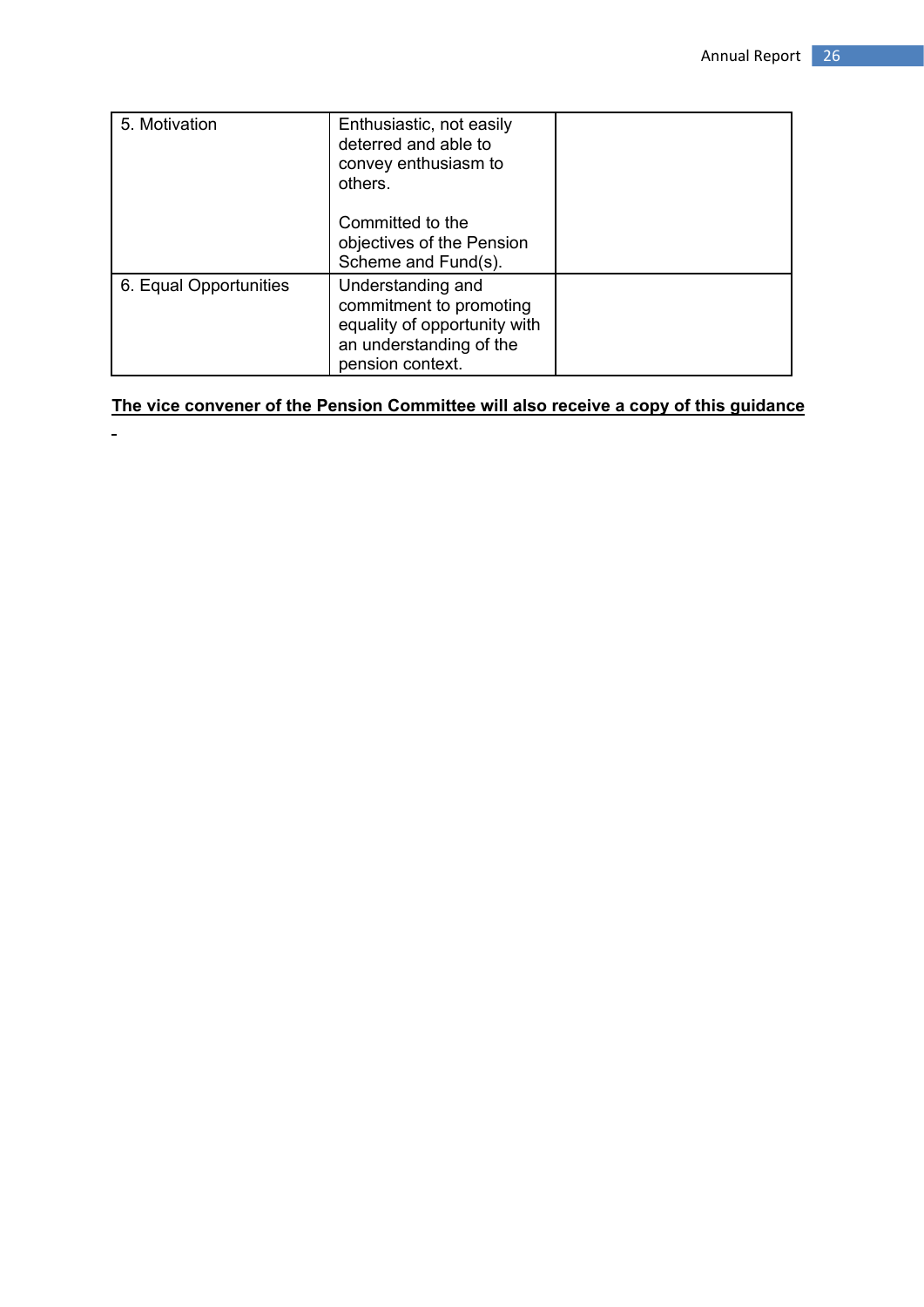#### **Compliance with the Job Description**

#### **1. Pensions Legislative and Governance context**

1.1 The pension's landscape is characterised by a complex legislative framework. In addition to the legislation of individual schemes, there are industry-wide statutes that apply in whole or in part to public sector schemes, including the way in which schemes interact with state pensions etc.

1.2 Also of key importance is a knowledge of the governance frameworks that apply within the pensions industry (such as the Myners principles); within individual schemes (such as the LGPS Governance statement requirements); and within the organisations that administer the schemes (for example the CIPFA/SOLACE framework Delivering Good Governance in Local Government).

*Full details of the scheme governance documentation and wider pension fund industry documentation can be found on the dedicated 'trustee' area of the Pension Fund website. In addition to this information regular training sessions are held for 'trustees' given by officers, fund managers, the scheme actuary and other advisors. In order to maintain an up-to-date knowledge of the pensions landscape the Convener/Vice Conveners must commit to attending a minimum of two UK wide pension conferences per annum. Recommended is the NAPF Local Authority Conference held annual in May which covers all aspects of the LGPS and the Local Authority Investment Seminar held in the autumn giving a focus on investment management. Other events may arise during the year that would be of value to the Convener/Vice Convener of the Pension Committee will be brought to the attention of members by officers.*

*The Convener/Vice Convener should as a minimum receive a monthly update from officers covering:*

- *Scheme Valuation*
- *Administration Matters which are ongoing*
- *Investment Matters ongoing*
- *Pensions Market issues*
- *Communication with employers and scheme members*

#### *Where appropriate this report should be accompanied by a meeting with Fund officers.*

#### **2. Pensions accounting and auditing standards**

2.1 The accounting requirements and associated disclosures are complex and involve a large actuarial element. Consequently this demands an understanding of the regime at all levels within the finance structure in order to comply with the requirements and to communicate the requirements and their implications both internally and externally.

*Officers report annually to the Pension Committee on the scheme annual accounts. From 2011 the scheme accounts and audit have been separated out from the administering authority Financial Statement. The scheme auditor reports directly to*